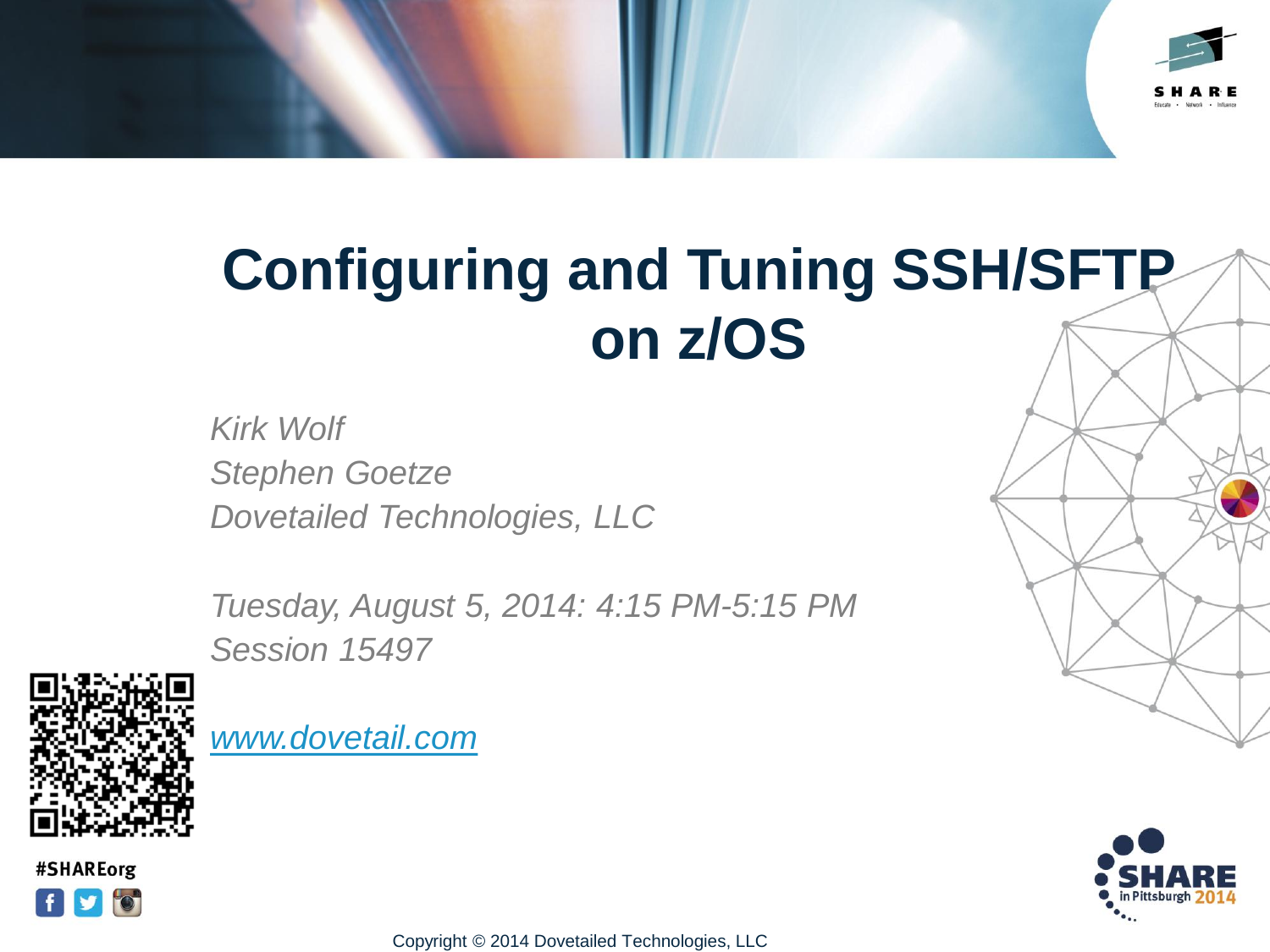

### **Dovetailed Technologies**

We provide  $z/OS$  customers world wide with innovative solutions that enhance and transform traditional mainframe workloads:

- Co:Z Co-Processing Toolkit for z/OS z/OS Enabled SFTP, z/OS Hybrid Batch, z/OS Unix Batch integration
- JZOS

acquired by IBM in 2005 and now part of the z/OS Java SDK

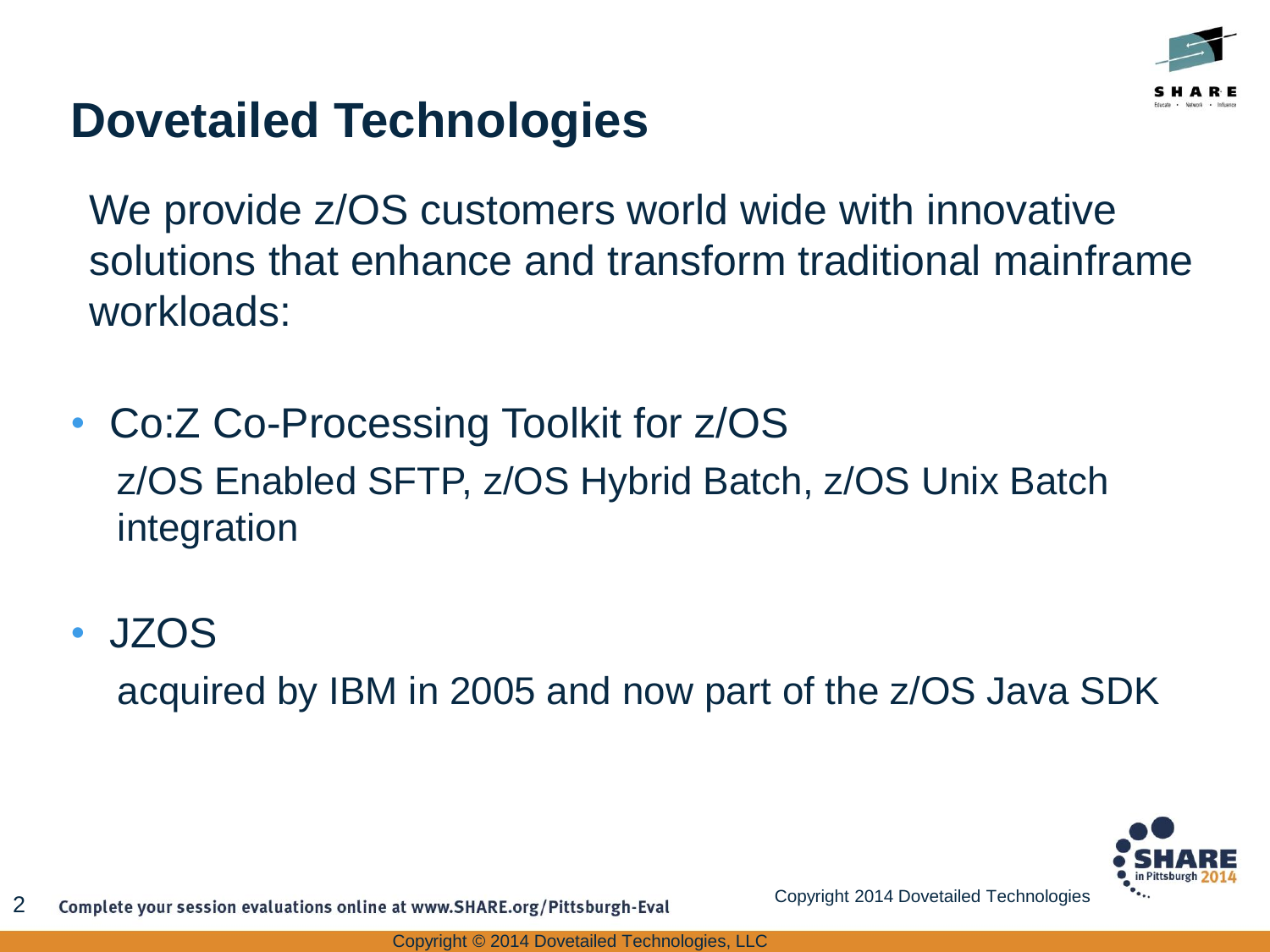# **Agenda**

- What is SSH and how does it work with SFTP?
- **IBM Ported Tools for z/OS OpenSSH** 
	- Service planning and installation
	- Language environment tuning
	- Exploiting crypto hardware on z/OS
		- Using /dev/random
		- Hardware accelerated Ciphers and MACs
- Using IBM Ported Tools OpenSSH with Co:Z SFTP
- $\triangleright$  This presentation will cover selected topics from: Dovetailed Technologies: [P.T. OpenSSH](http://dovetail.com/docs/pt-quick-inst/pt-quick-inst-doc.pdf) [–](http://dovetail.com/docs/pt-quick-inst/pt-quick-inst-doc.pdf) ["Quick Install Guide"](http://dovetail.com/docs/pt-quick-inst/pt-quick-inst-doc.pdf)

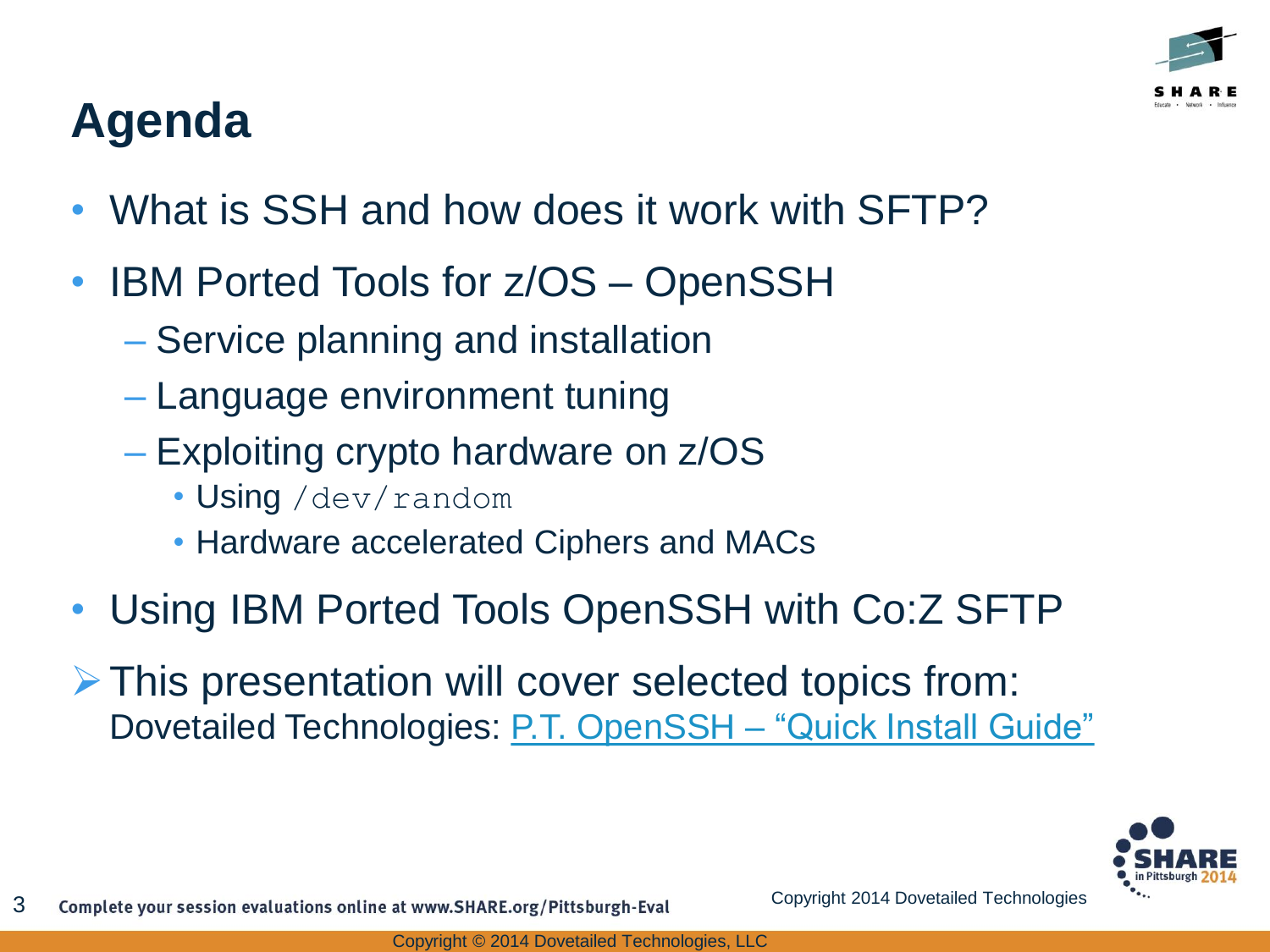

## **What is SSH?**

- The IETF SSH-2 standard protocol (RFC 4251 etc)
- Features:
	- A secure (encrypted) connection over **one** TCP/IP socket between a client and a server
	- *Authentication of the user and host.*
	- (optional) LZ compression
	- Support for one or more simultaneous *application channels* over the same connection: terminal, sftp, command, port fwd, ...
- There are many compatible implementations
	- **OpenSSH** is by far the most popular; it is a default package on all Unix/Linux distributions
	- PuTTY is a popular free Windows client
	- Many commercial implementations…

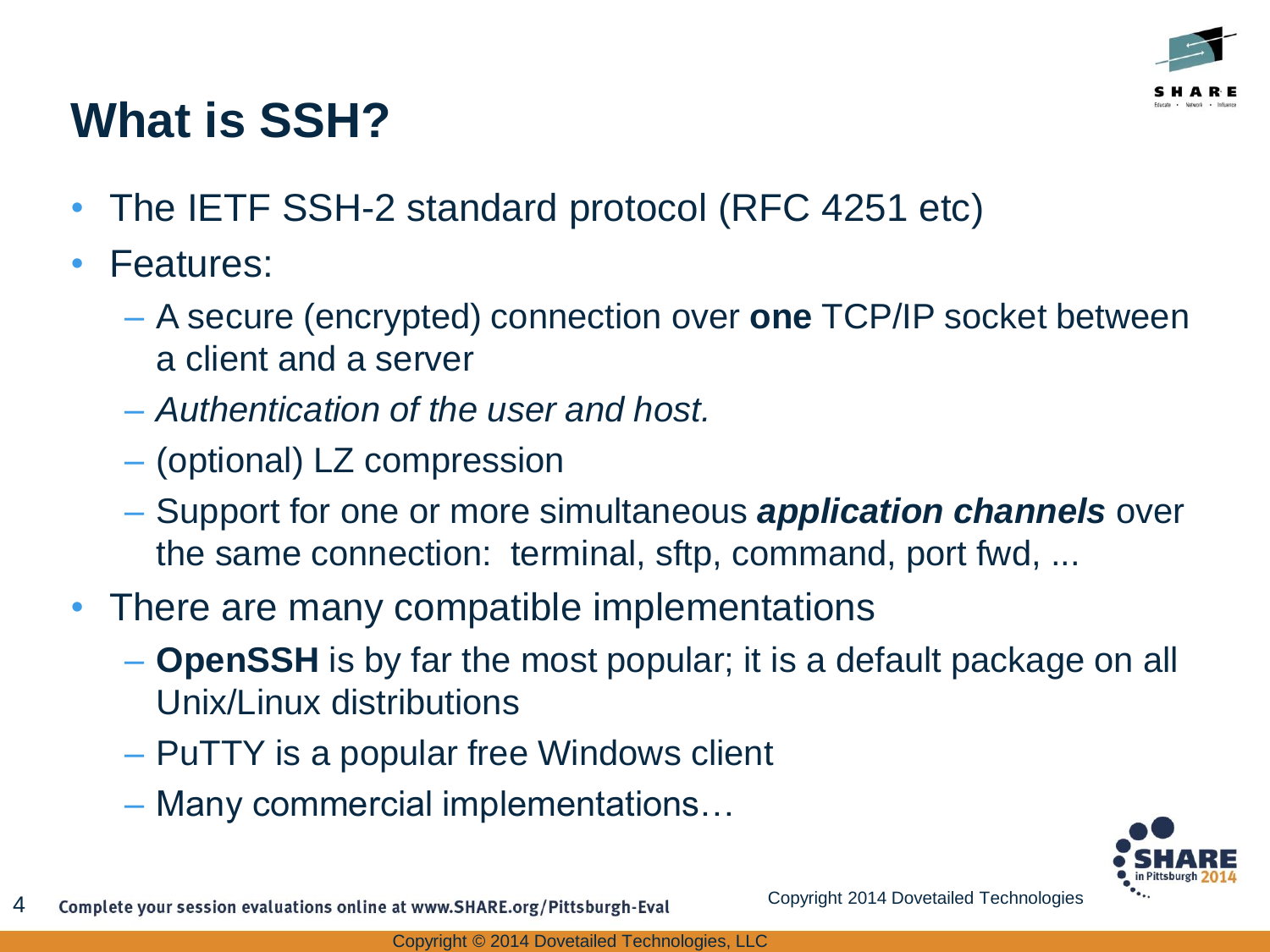

## **What is "SFTP" ?**

- It's not FTP
- It's not FTPS (FTP with SSL/TLS)
- It's the Secure Shell (SSH2 specification) for file transfer
	- A packet/message spec, not a command/api spec
	- Most SSH implementations include an **sftp** command that has subcommands familiar to FTP users
	- The SFTP and FTPS wire protocols are **not** compatible
- SFTP is an SSH "application/subsystem"

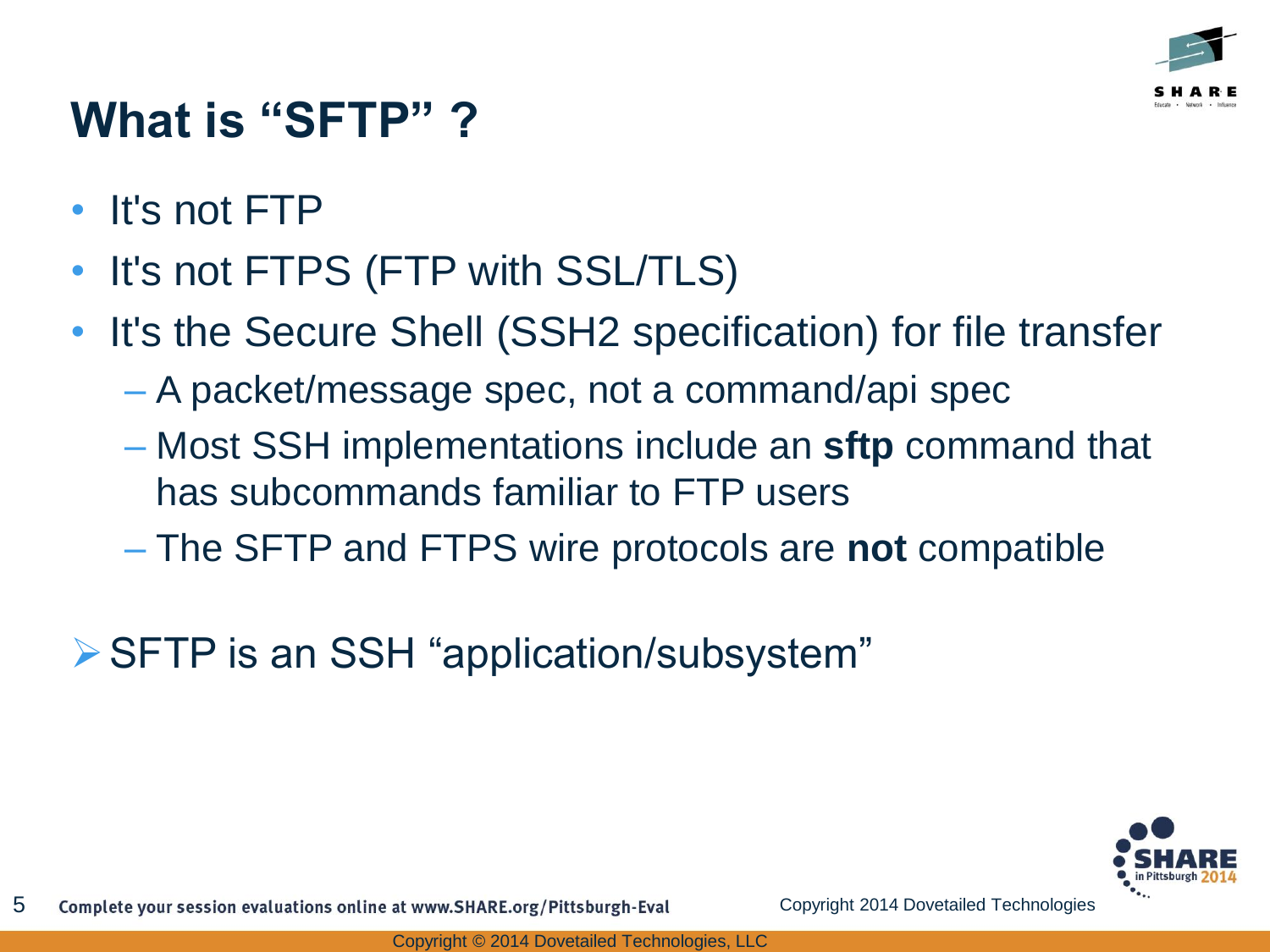

#### **SFTP as an SSH Application/Subsystem**





6 Complete your session evaluations online at www.SHARE.org/Pittsburgh-Eval Copyright 2014 Dovetailed Technologies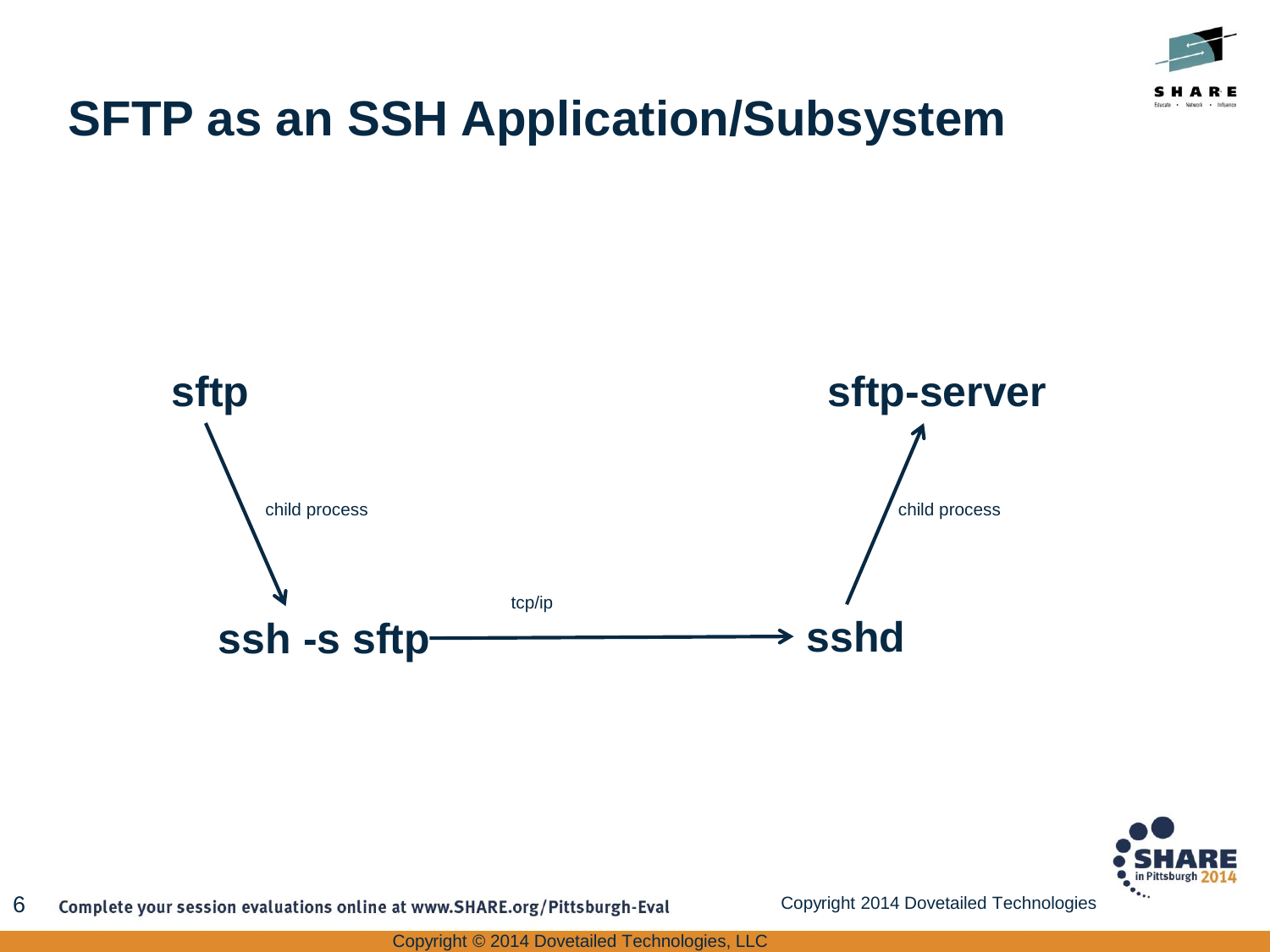

## **IBM Ported Tools for z/OS - OpenSSH**

- IBM's port of OpenSSH for z/OS
	- z/OS Unix commands: **ssh, sshd, sftp, sftp-server**, etc.
	- Supports password and key authentication
	- *No* sftp support for MVS datasets, spool files, etc.
- Release 1.2 added support for:
	- SSH keys in SAF/RACF keyrings
	- SMF logging (new SMF 119 record subtypes)
- PTF UA63842 added:
	- ICSF hardware acceleration for Ciphers and MACs
- A no-charge z/OS product; normal IBM support

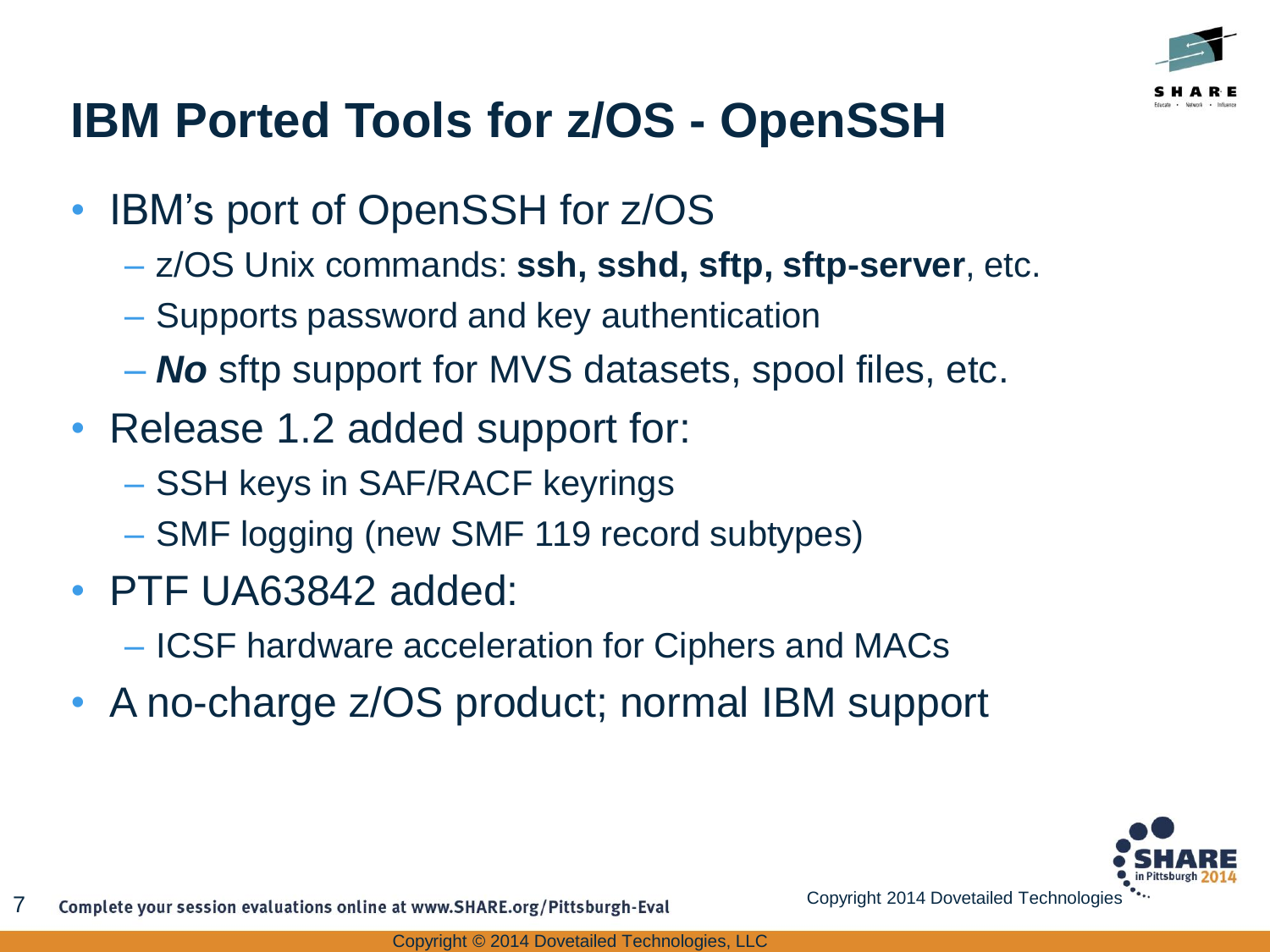

#### **Co:Z SFTP**

Enhanced versions of OpenSSH **sftp** and **sftp-server** commands for z/OS.

- Relies on IBM Ported Tools OpenSSH for "ssh" layer.
- Compatible with non-z/OS implementations of SSH SFTP (follows the "ssh-filexfer" spec)
- Adds support for z/OS datasets and spool files, with flexible control over:
	- Dataset allocation, DCB attributes, etc
	- Codepage conversion, Line-termination rules,
	- Record padding, overflow, etc.
- Support for listing catalogs, PDS directories, and JES spool files
- SMF 119 records that are compatible with IBM FTP
- **IBM FTP-compatible user exits**
- Free to use under our "Community License"
	- Enterprise License and Support agreements are also available

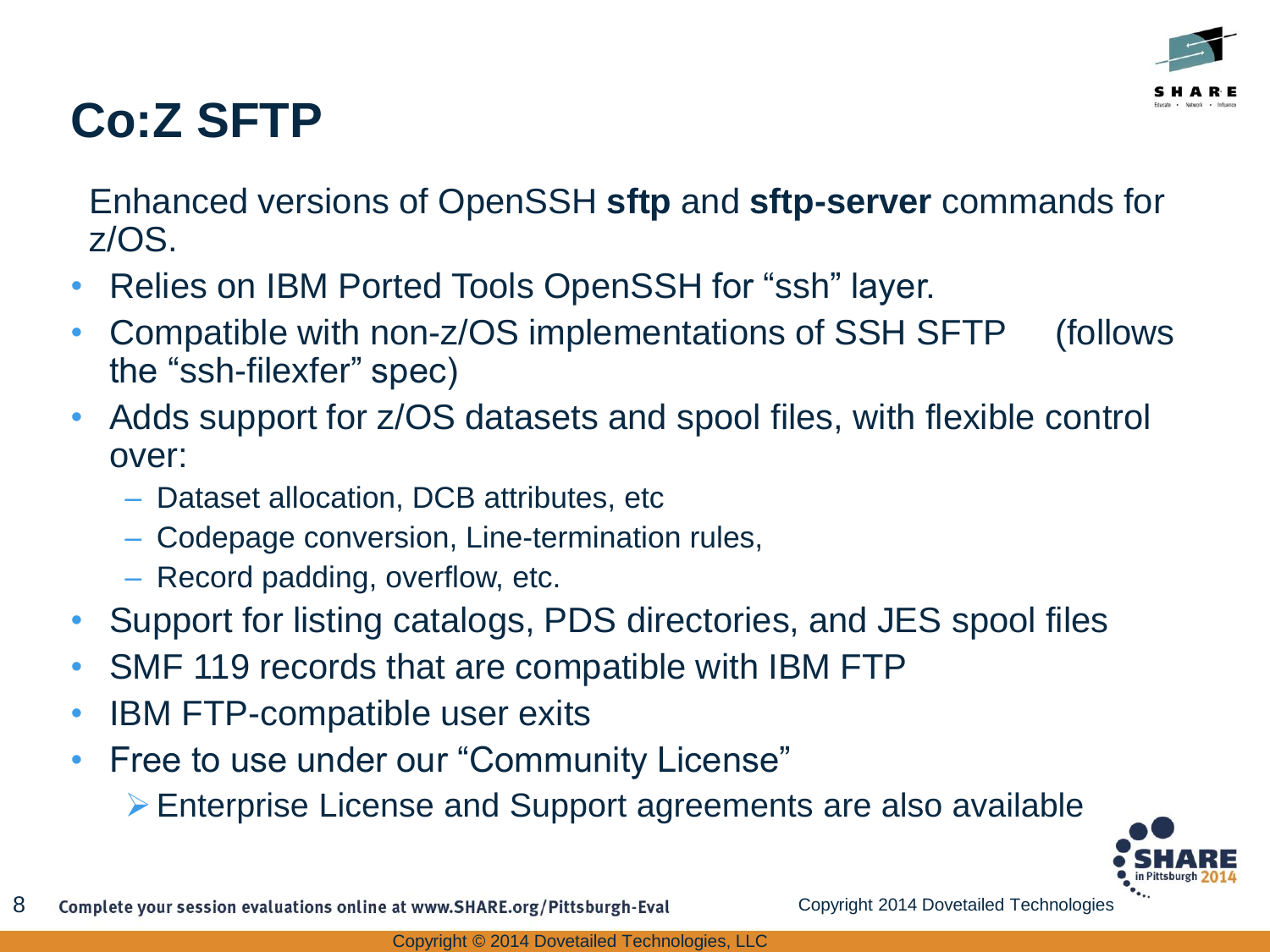

# **SFTP tuning and crypto HW exploitation**

- When using SFTP + SSH, often 90% of the CPU time is in SSH.
	- After all, that is where all of the encryption and TCP/IP processing occurs.
	- This is true regardless of whether you use IBM P.T. sftp or Co:Z SFTP
- We need to focus on IBM Ported Tools OpenSSH tuning and crypto hardware exploitation in order to save CPU and optimize throughput.
- With tuning, SSH/SFTP resource consumption is about the same as FTPS.

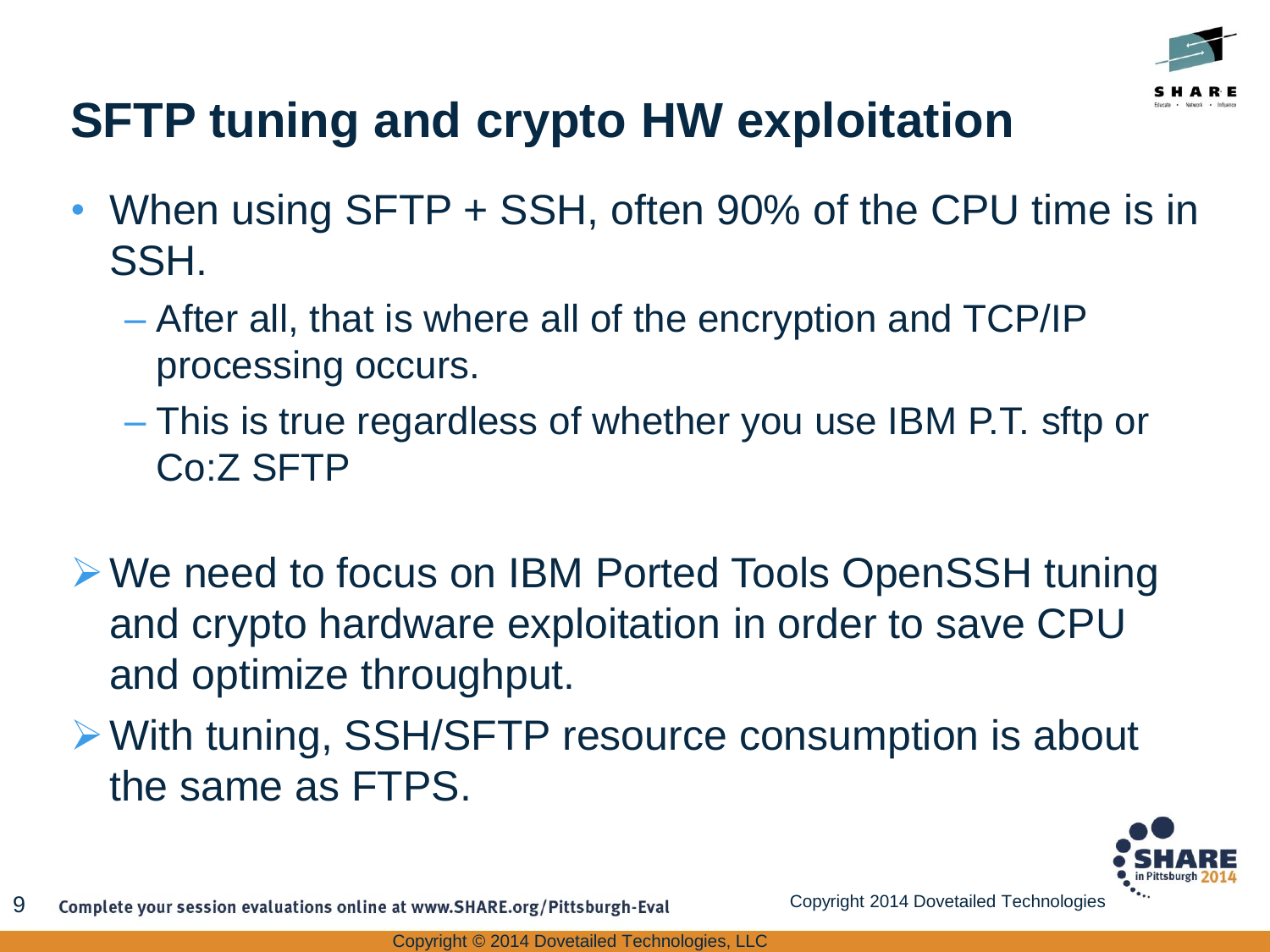

#### **IBM Ported Tools OpenSSH Prerequisites for crypto exploitation**

- z/OS 1.10 or later
- CPACF processor feature 3863 (free and enabled by default in most countries)
- ICSF installed and running (even if you don't have a coprocessor card)
	- CPACF instructions are used by ICSF for Ciphers and MACS
	- HCR77A0 ("A0" level) and later has support for /dev/random without crypto card. Requires z/OS 1.12 or later.
	- HCF77A1 ("A1" level) adds support for bypassing SAF checks on random number and hash APIs.

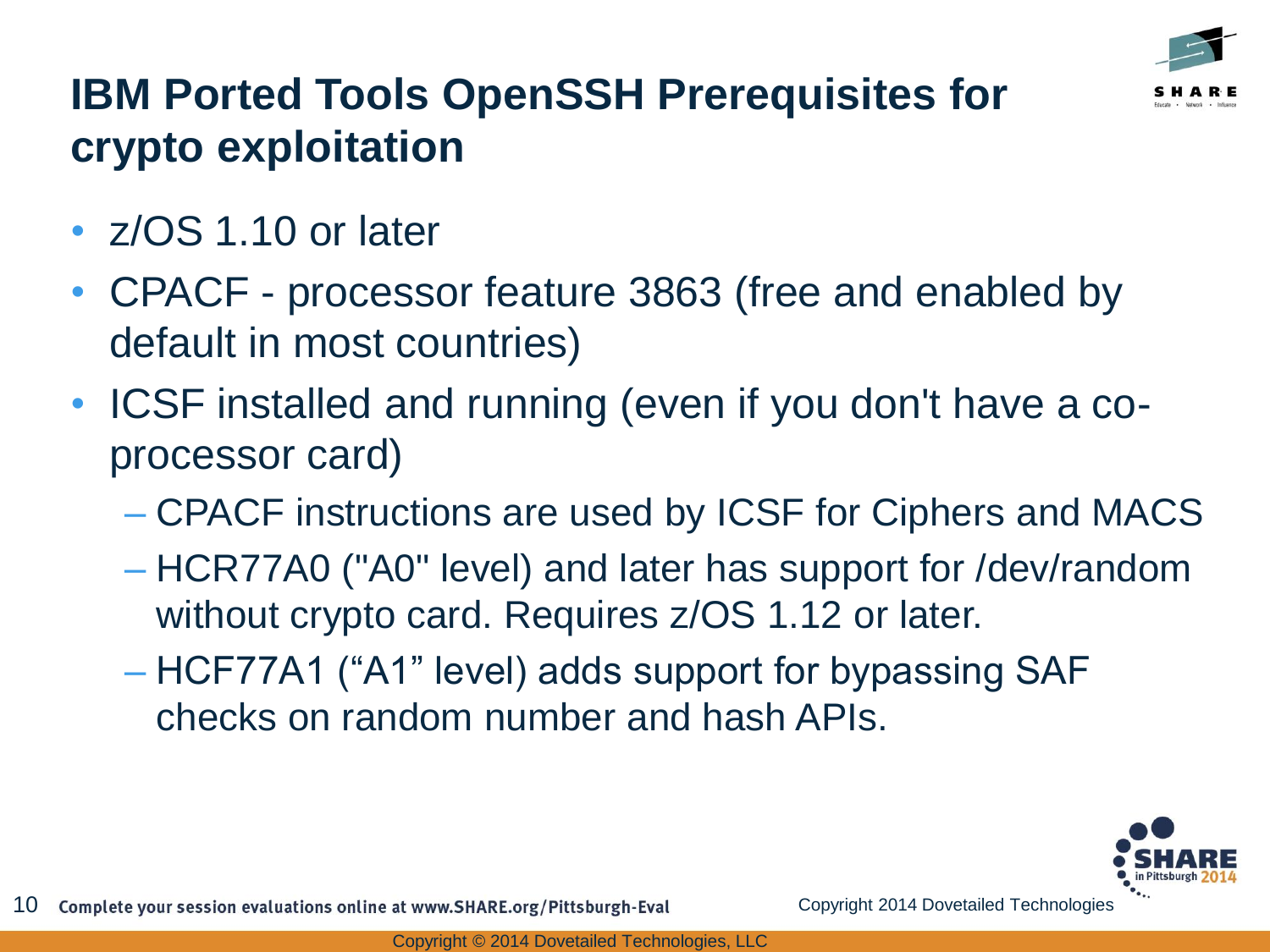

#### **Service Planning**

- "IBM Ported Tools for z/OS" 5665-M23 1.2.0 HOS1120
	- See Upgrade: PORTED4ZOS Subset: HOS1120
	- Be sure to include PTF UA63842
- If running on z/OS 1.10 or z/OS 1.11, check that the PTFs for APARs PK86329 and OA29401 have been applied
- Review and install as appropriate ICSF and its required service.

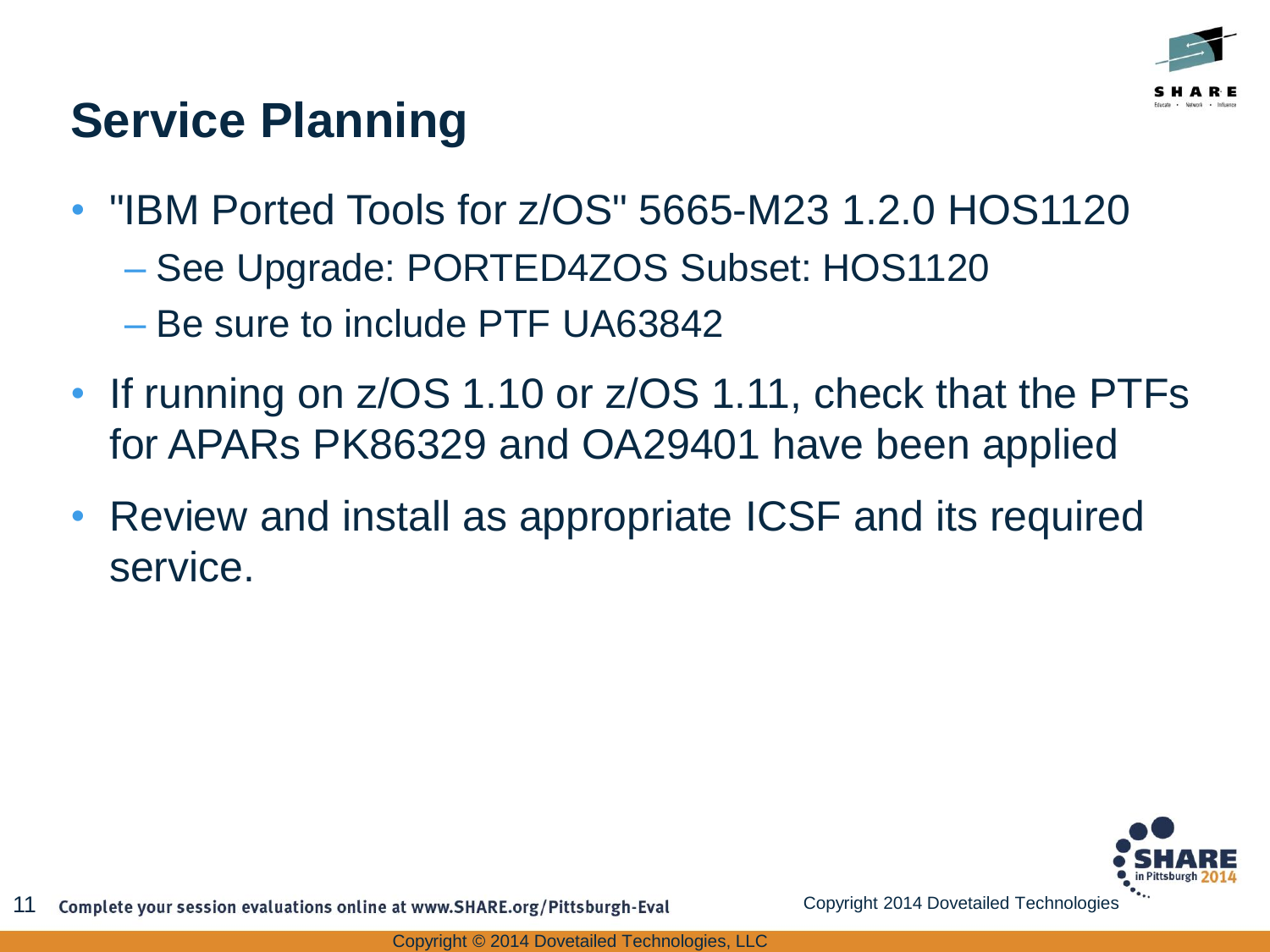

# **LE Tuning Recommendations**

• Ported Tools OpenSSH uses LE XPLINK runtime libraries (like Java, WebSphere, etc)

See: ["Placing Language Environment Modules in LPA .."](http://pic.dhe.ibm.com/infocenter/zos/v2r1/index.jsp?topic=/com.ibm.zos.v2r1.ceea500/plnilpa.htm)

- Add SCEELPA to LPALST
- Add SCEERUN and SCEERUN2 to LNKLST
- SCEERUN and SCEERUN2 should be program controlled
- Implement samples CEE.SCEESAMP(CEEWLPA) and (EDCWLPA) as shipped

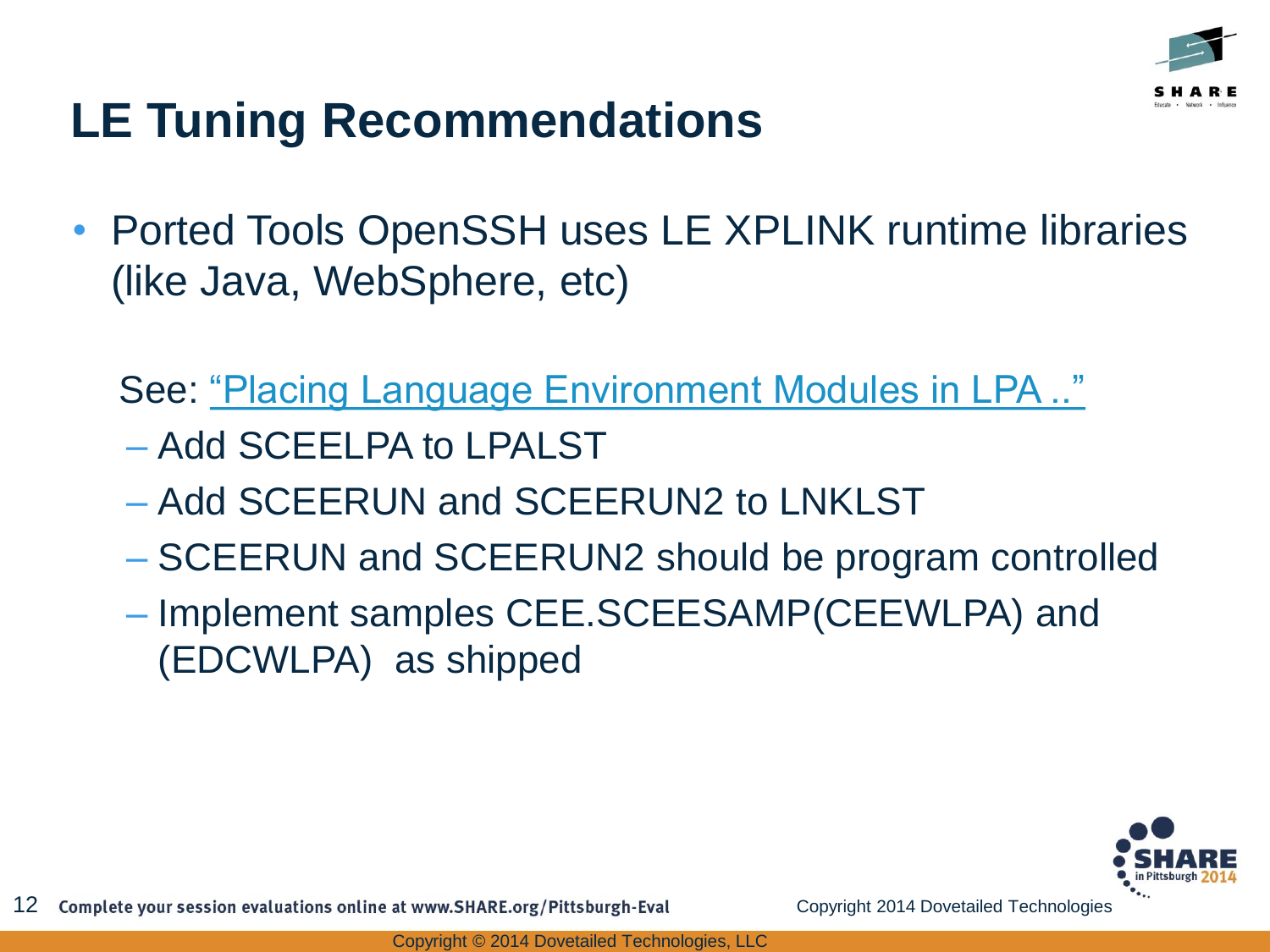

## **SSH2 Crypto at-a-glance**

#### • *"Key Exchange"*

At start of session, RSA or DSS server key pair is used with Diffie-Hellman exchange and MAC (usually SHA-1)

- Authenticates the identity of the server
- Generates and exchanges a secret "session key"
- The session can be "rekeyed". Typically once/hour or GB.

#### • *"User Auth"*

At start of session, a password or *user* public key can be used to authenticate the user to the server.

 *"Key Exchange"* and *"User Auth"* are covered in detail in two Webinar recordings - see [References.](#page-34-0)

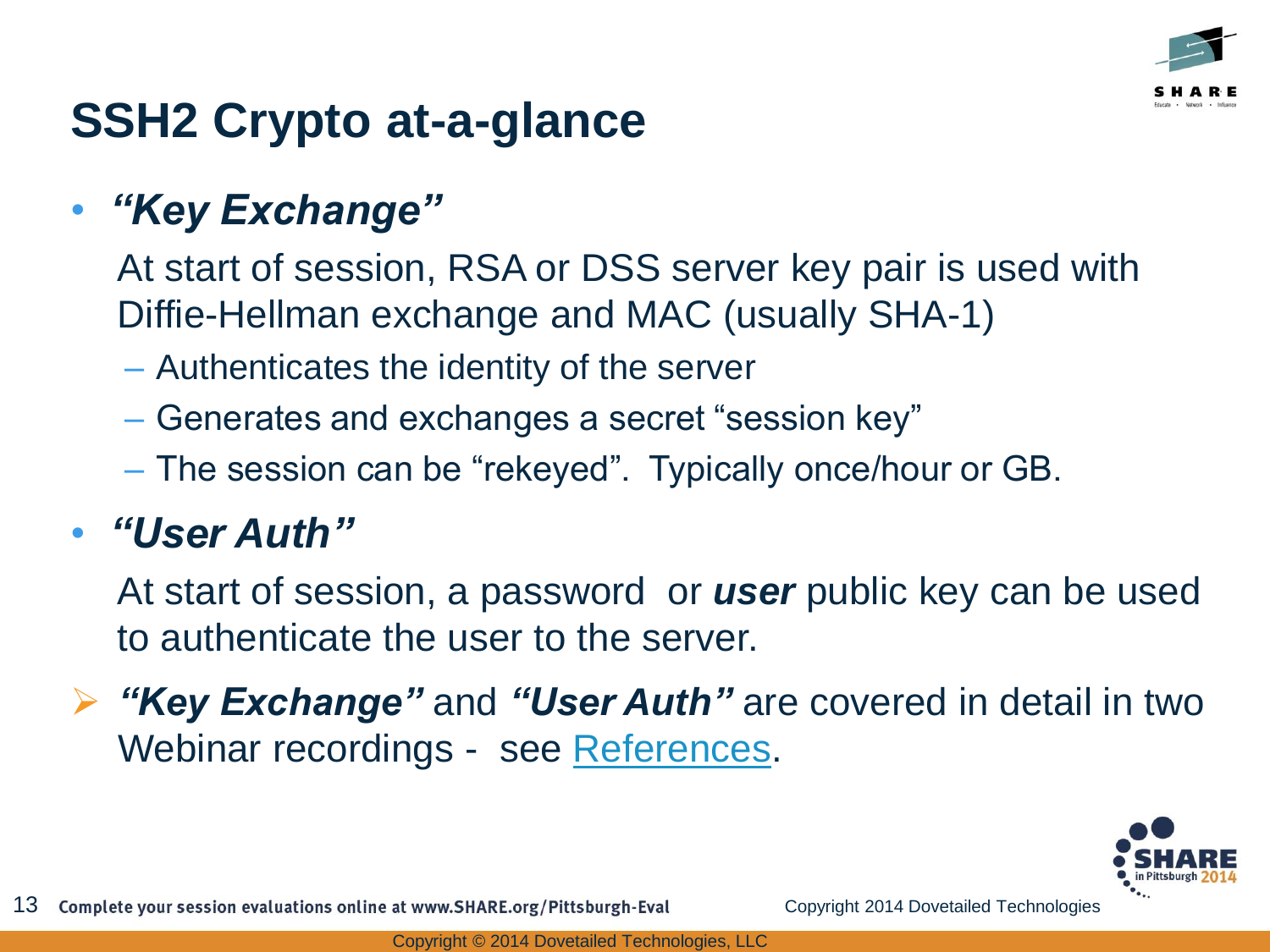

# **SSH2 Crypto at-a-glance (cont.)**

#### • *"Transport"*

- A MAC algorithm (typically SHA-1) is used to generate a hash of each packet.
- A symmetric Cipher uses the shared session key to encrypt the packet payload.
- Since this happens for *each* packet, it can be *expensive.* This session will focus on tuning the *"Transport"*

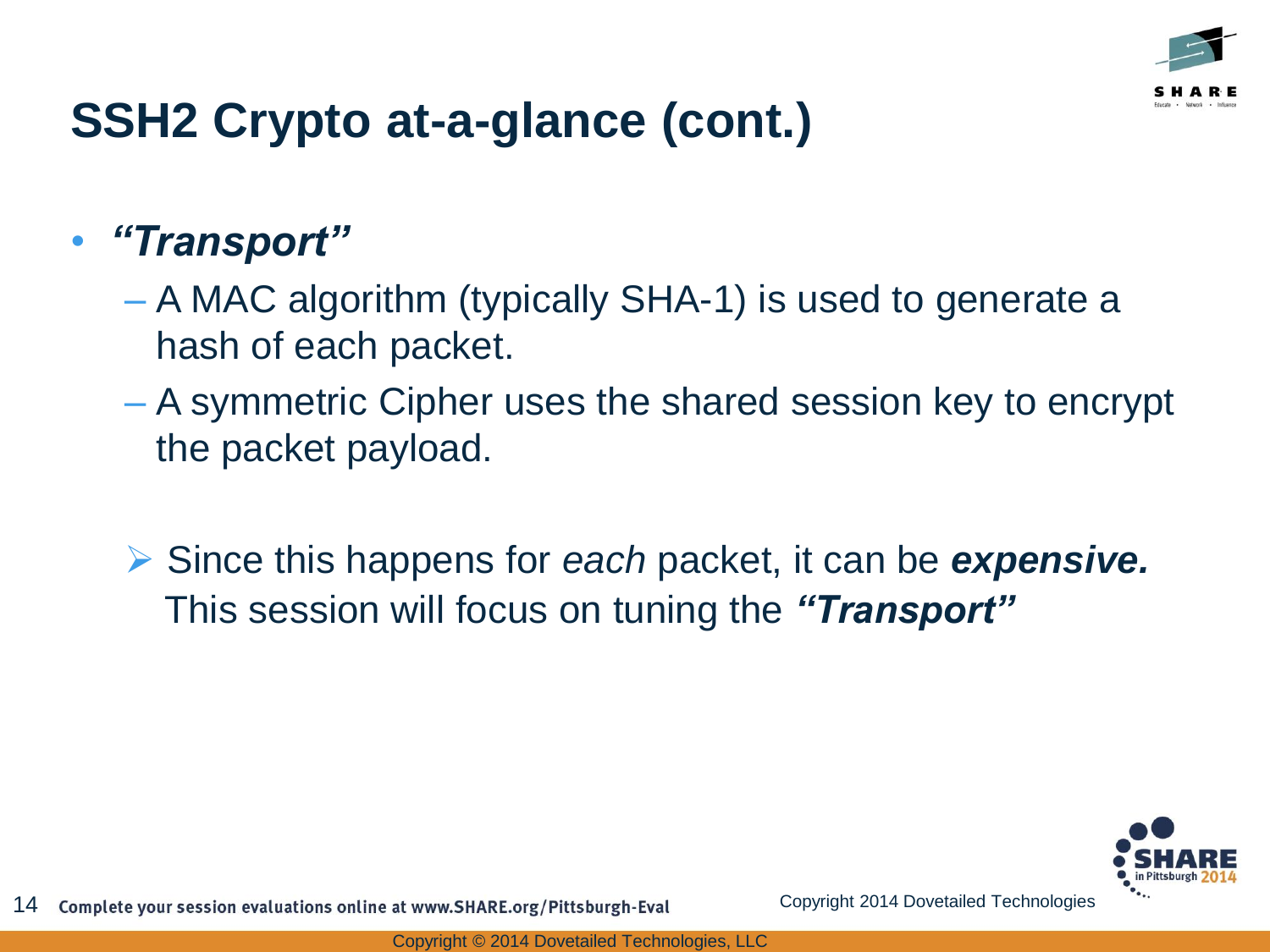

# **Using ICSF and /dev/random**

- Each SSH client or server session requires secure random numbers (a.k.a "entropy")
- Ported Tools OpenSSH will use /dev/random if the ICSF CSFRNG service is available. The alternative (ssh-randhelper) is slow and not particularly secure.
	- $\triangleright$  using /dev/random can save a couple of seconds at the beginning of each SSH or SFTP session.
- Prior to ICSF HCR77A0, ICSF CSFRNG required a coprocessor card, but this is no longer true

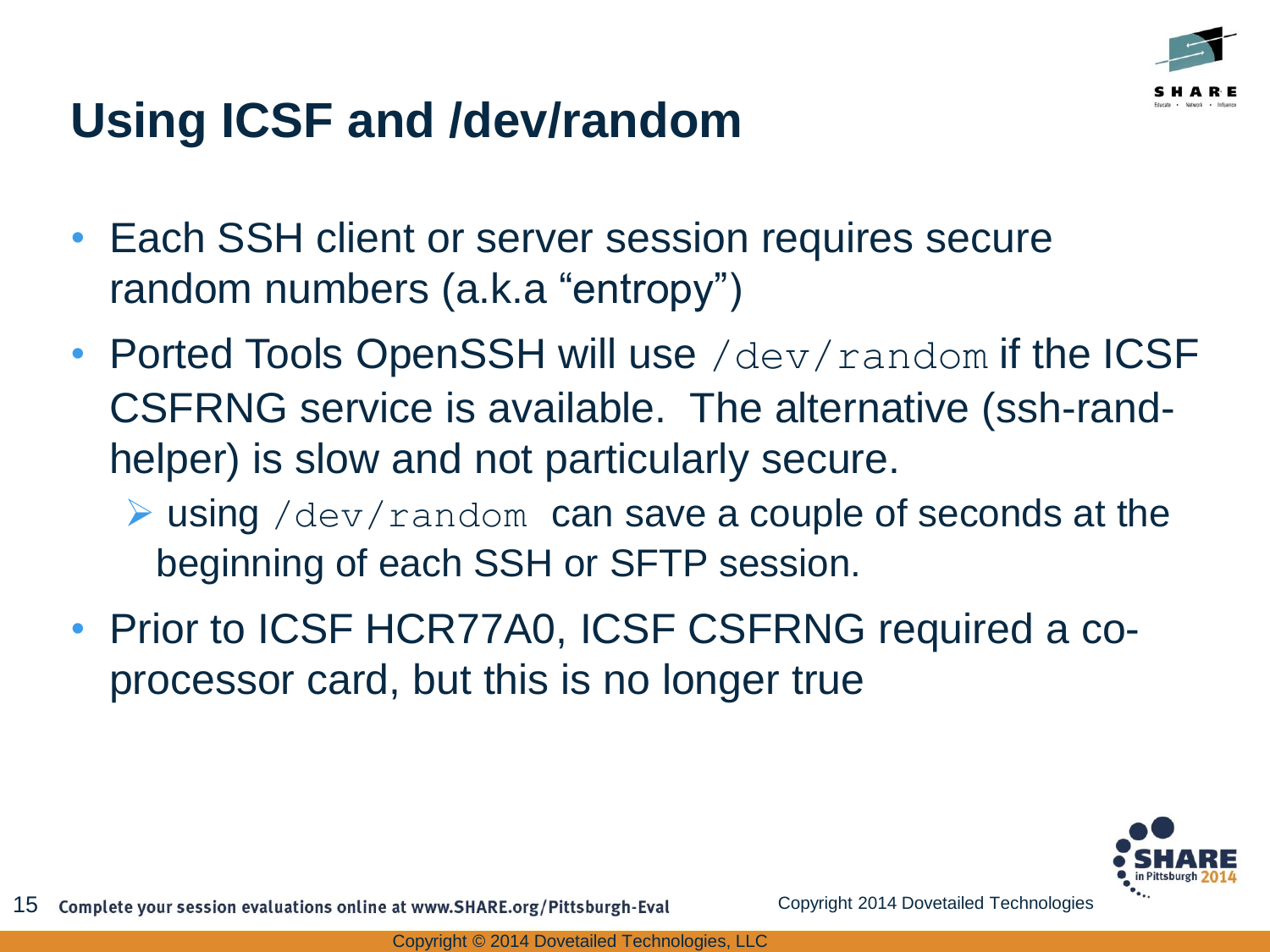

# **Using ICSF and /dev/random (cont.)**

• Simply need to allow required users access to ICSF CSFRNG service. For most environments, this can be granted to all:

RDEFINE CSFSERV CSFRNG UACC(NONE) PERMIT CSFRNG CLASS(CSFSERV) ID(\*) ACCESS(READ) SETROPTS RACLIST(CSFSERV) REFRESH *Note:* You must authorize both SSHD server userids.

To test (from a normal z/OS user UNIX shell): \$ head /dev/random | od -x

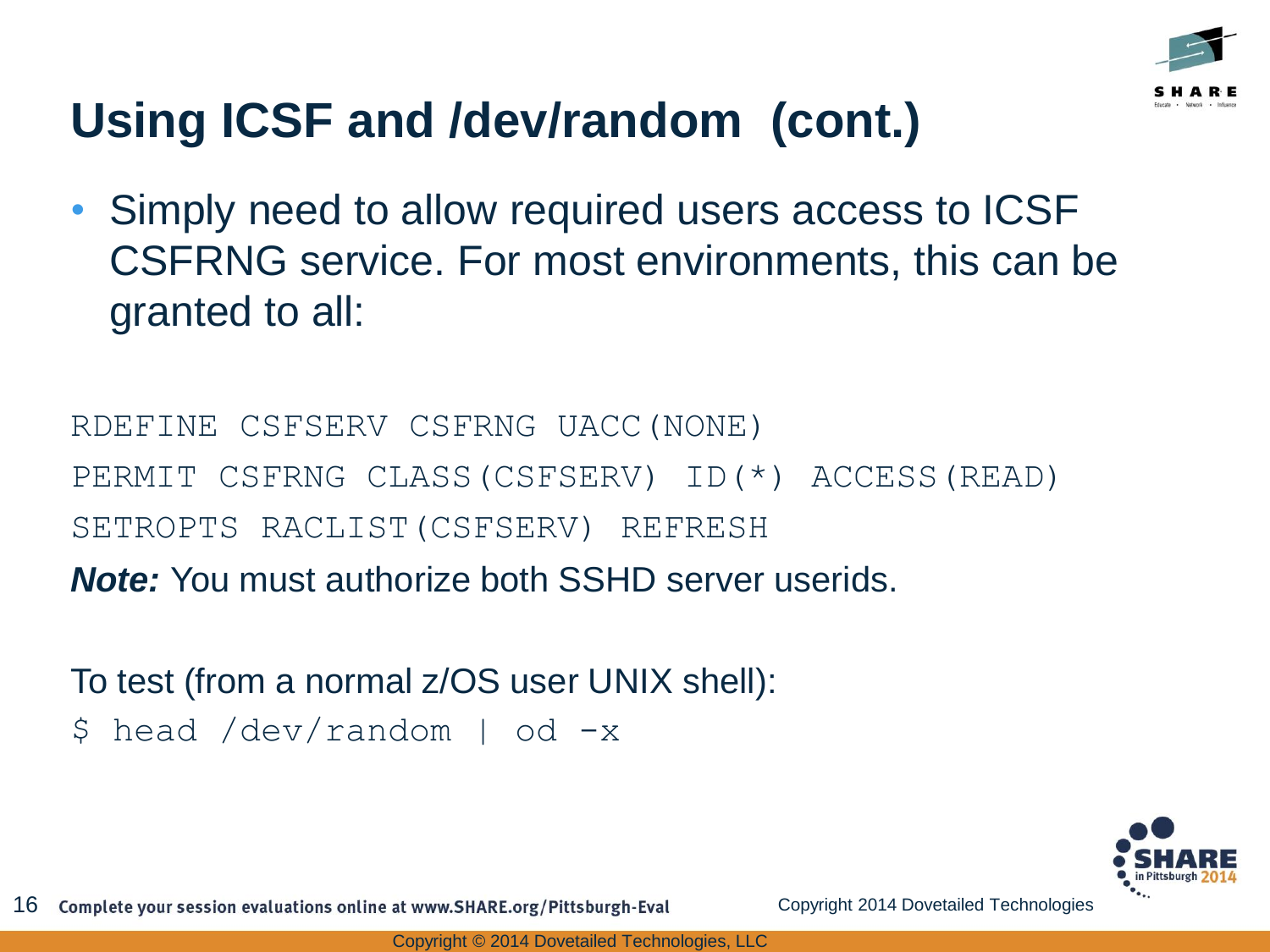

# **Enabling ICSF Ciphers and MACs**

- Cryptographic Ciphers (encryption) and MACs are where lots of CPU cycles can be spent. P.T. OpenSSH will use ICSF and CPACF instructions if available, which can reduce overall CPU usage by > 50%.
- The following CSFSERV profiles control access:
	- CSFIQA ICSF Query Algorithm
	- CSF1TRC PKCS #11 Token record create
	- CSF1TRD PKCS #11 Token record delete
	- CSF1SKE PKCS #11 Secret key encrypt
	- CSF1SKD PKCS #11 Secret key decrypt

– CSFOWH - One-Way Hash Generate

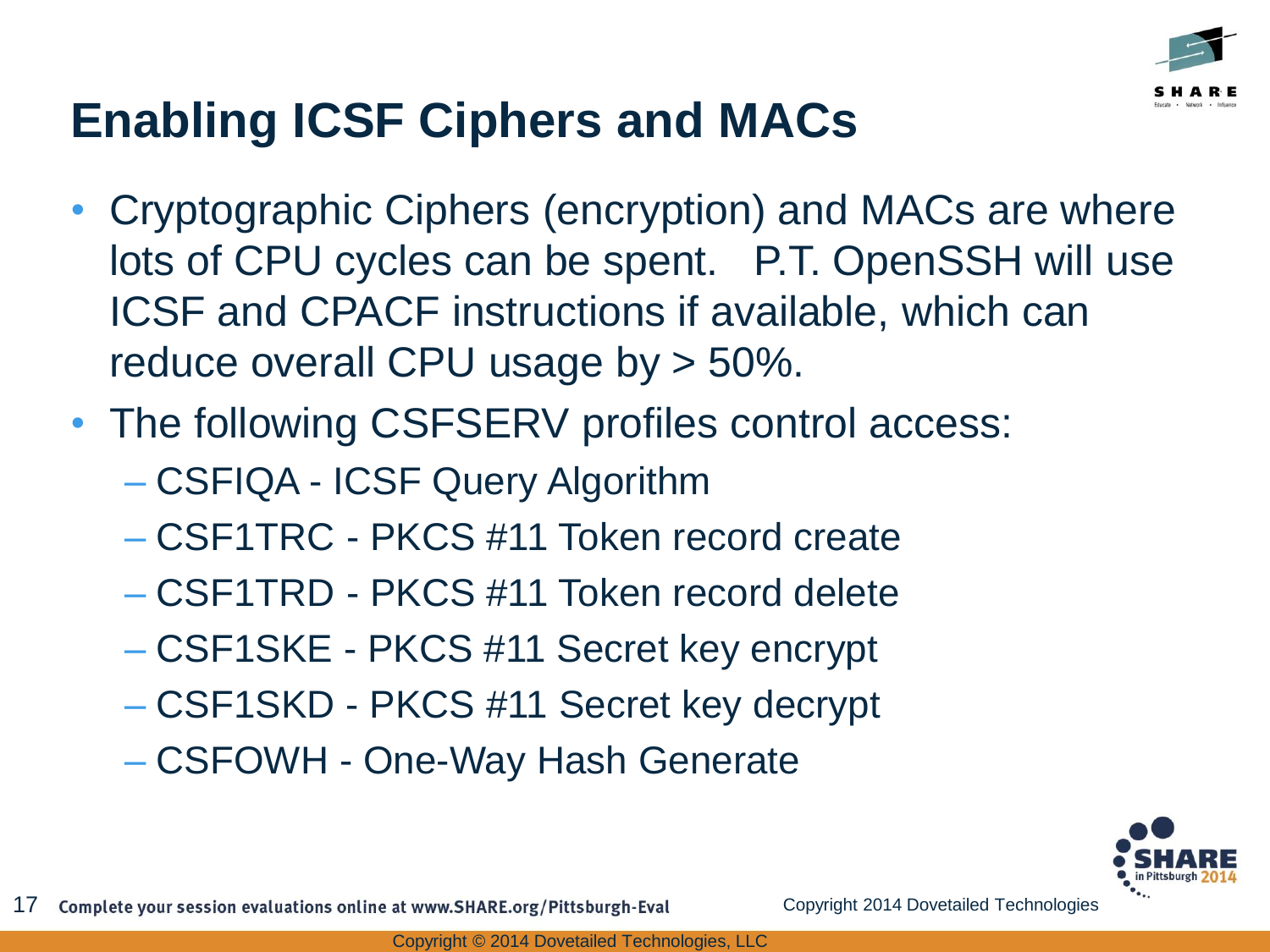

# **Enabling ICSF Ciphers and MACs (cont.)**

RDEFINE CSFIQA CLASS(CSFSERV) UACC(NONE)

- RDEFINE CSF1TRC CLASS(CSFSERV) UACC(NONE)
- RDEFINE CSF1TRD CLASS(CSFSERV) UACC(NONE)

RDEFINE CSF1SKE CLASS(CSFSERV) UACC(NONE)

RDEFINE CSF1SKD CLASS(CSFSERV) UACC(NONE)

RDEFINE CSFOWH CLASS(CSFSERV) UACC(NONE)

/\* permit all, some users, or a group:  $*/$ 

PERMIT CSFIQA CLASS(CSFSERV) ID(\*) ACCESS(READ)

...

SETROPTS CLASSACT(CSFSERV)

SETROPTS RACLIST(CSFSERV) REFRESH

*Note:* You must authorize all client/server end userids as well as both SSHD server userids.

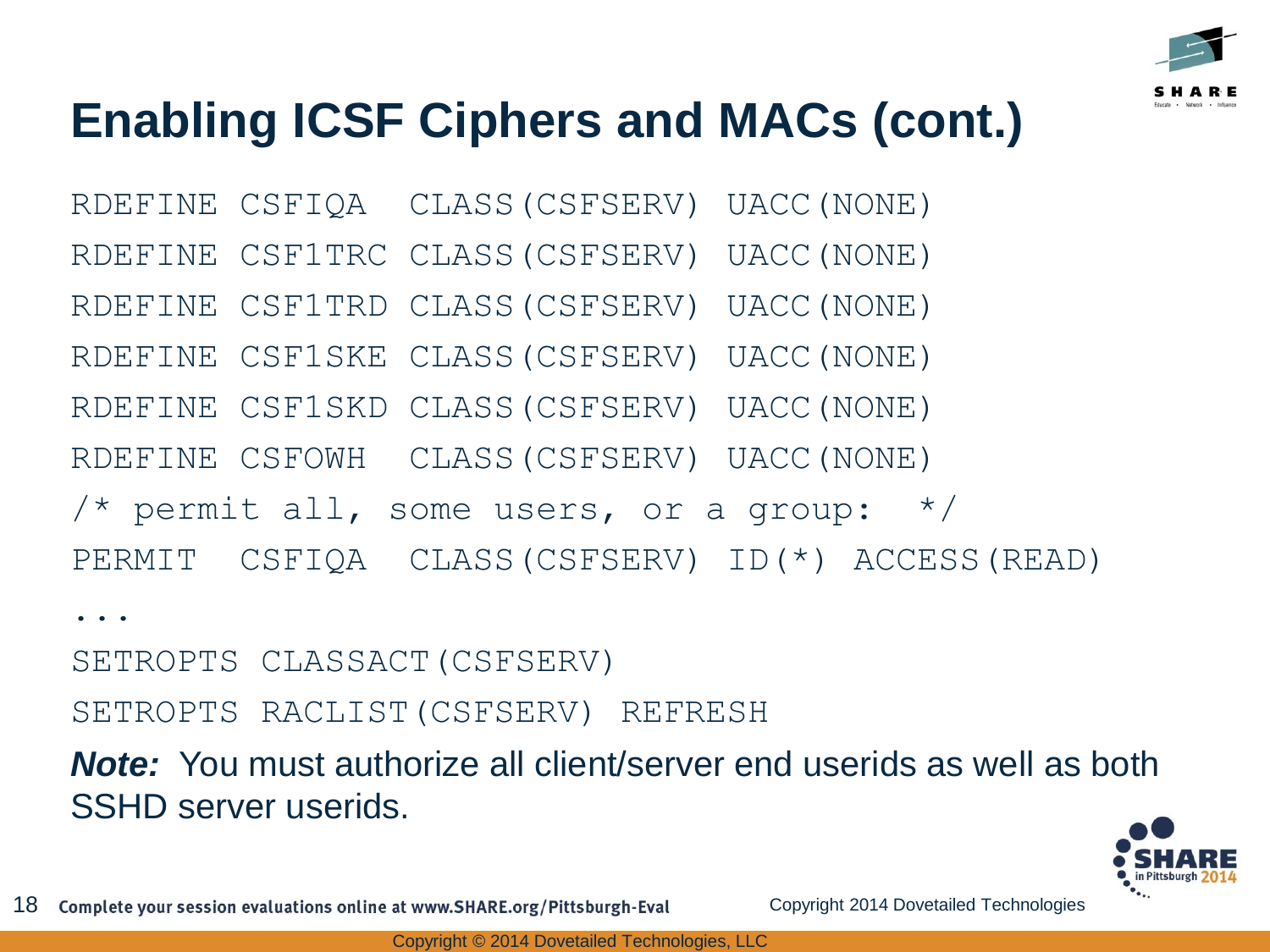

# **Enabling ICSF Ciphers and MACs (cont.)**

Possible ICSF HCR77A0 or later gotcha:

Avoid defining the following specific or generic SAF/RACF profile that matches:

CLASS(CRYPTOZ) CLEARKEY.SYSTOK-SESSION-ONLY

- *If a match is not found - no problem*
- *If a match is found, then y*ou must grant all client/server end userids as well as both SSHD server userids READ access.

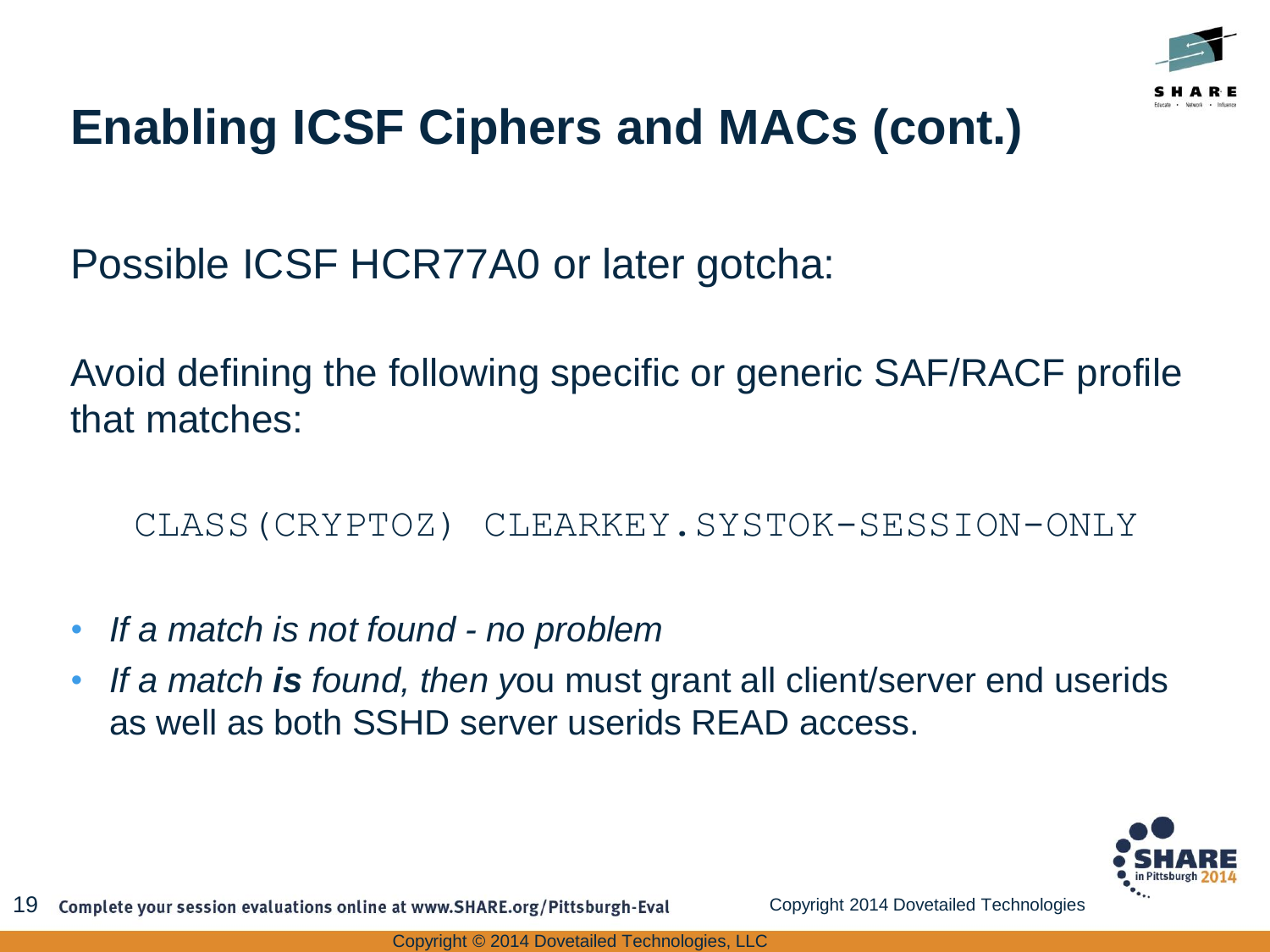

# **Enabling ICSF Ciphers and MACs (cont.)**

To configure client and server to use ICSF Ciphers and MACs support, update both /etc/ssh/zos\_ssh\_config and /etc/ssh/zos\_sshd\_config:

# Use either software or ICSF for Ciphers and MACs CiphersSource any MACsSource any

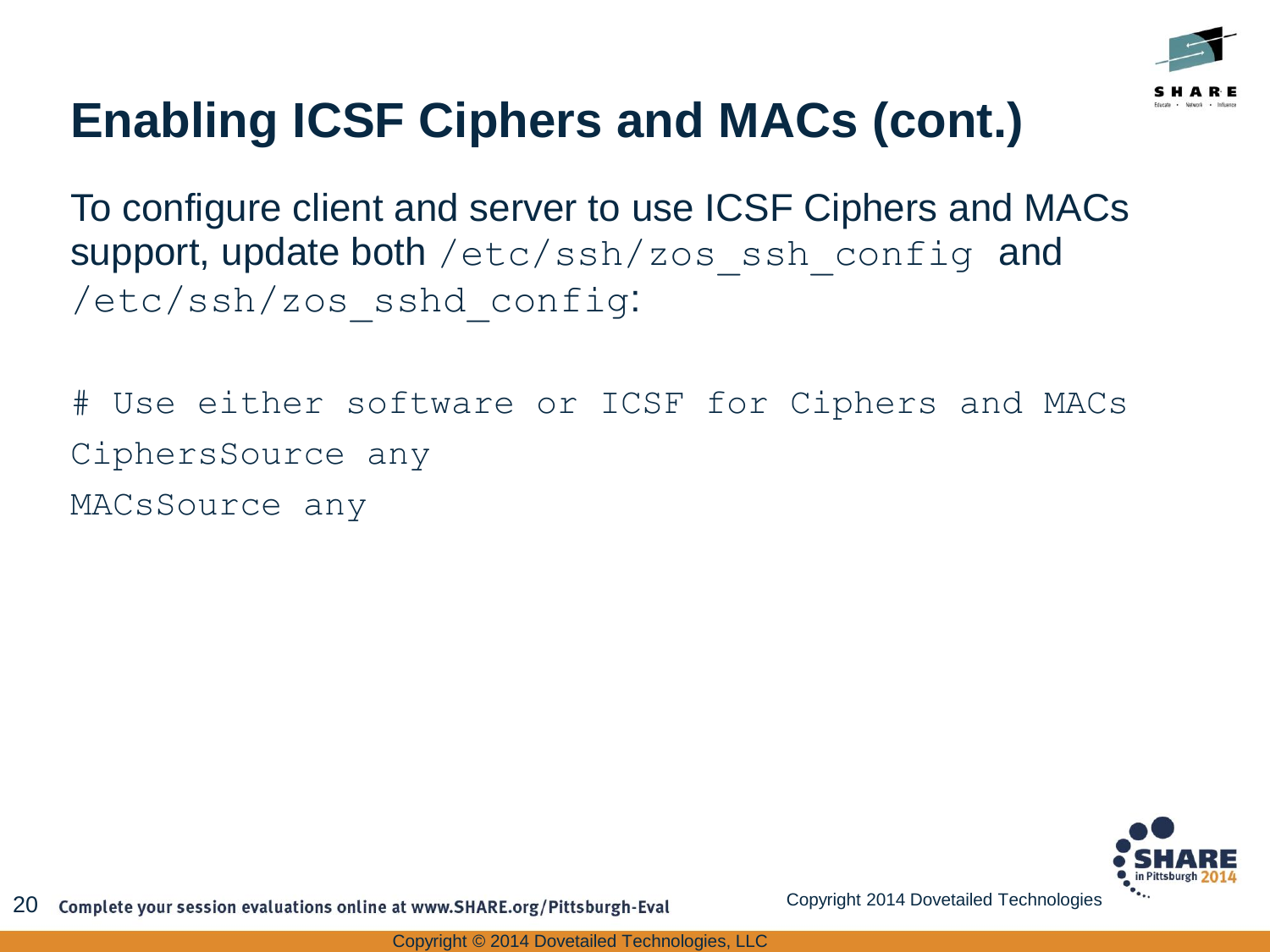

#### **HCR77A1 performance enhancement option**

RDEFINE CSF.CSFSERV.AUTH.CSFOWH.DISABLE CLASS(XFACILIT) UACC(READ) RDEFINE CSF.CSFSERV.AUTH.CSFRNG.DISABLE CLASS(XFACILIT) UACC(READ) SETROPTS CLASSACT(XFACILIT) SETROPTS RACLIST(XFACILIT) REFRESH

Defining these profiles in the XFACILIT class will disable SAF/RACF checks for CSFOWH (hash) and CSFRNG (random number) APIs. Since ICSF uses CPACF instructions for these anyway (which can't be protected by SAF/RACF), this is usually an acceptable option.

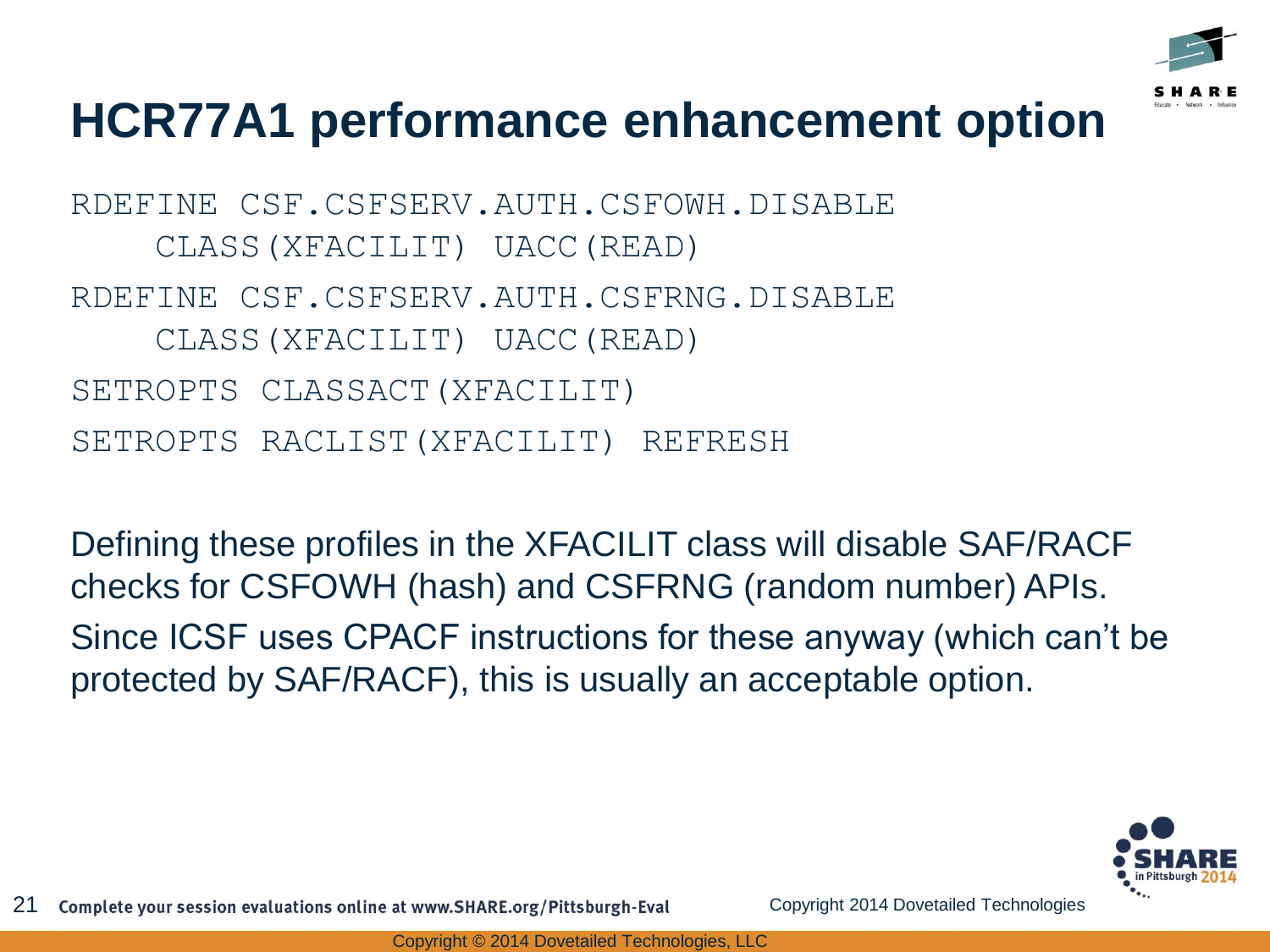

# **SSH Cipher and MAC negotiation**

• The default Ciphers and MACs list supported by P.T. OpenSSH (commented out in /etc/ssh/ssh\_config and /etc/ssh/sshd config  $)$  –

# Ciphers aes128-ctr,aes192-ctr,aes256-ctr,arcfour256, arcfour128,aes128-cbc,3des-cbc,blowfish-cbc,cast128-cbc, aes192-cbc,aes256-cbc,arcfour, rijndael-cbc@lysator.liu.se

# MACs hmac-md5,hmac-sha1,umac-64@openssh.com, hmac-ripemd160,hmac-ripemd160@openssh.com,hmac-sha1-96,  $h$ mac $-md5-96$ 

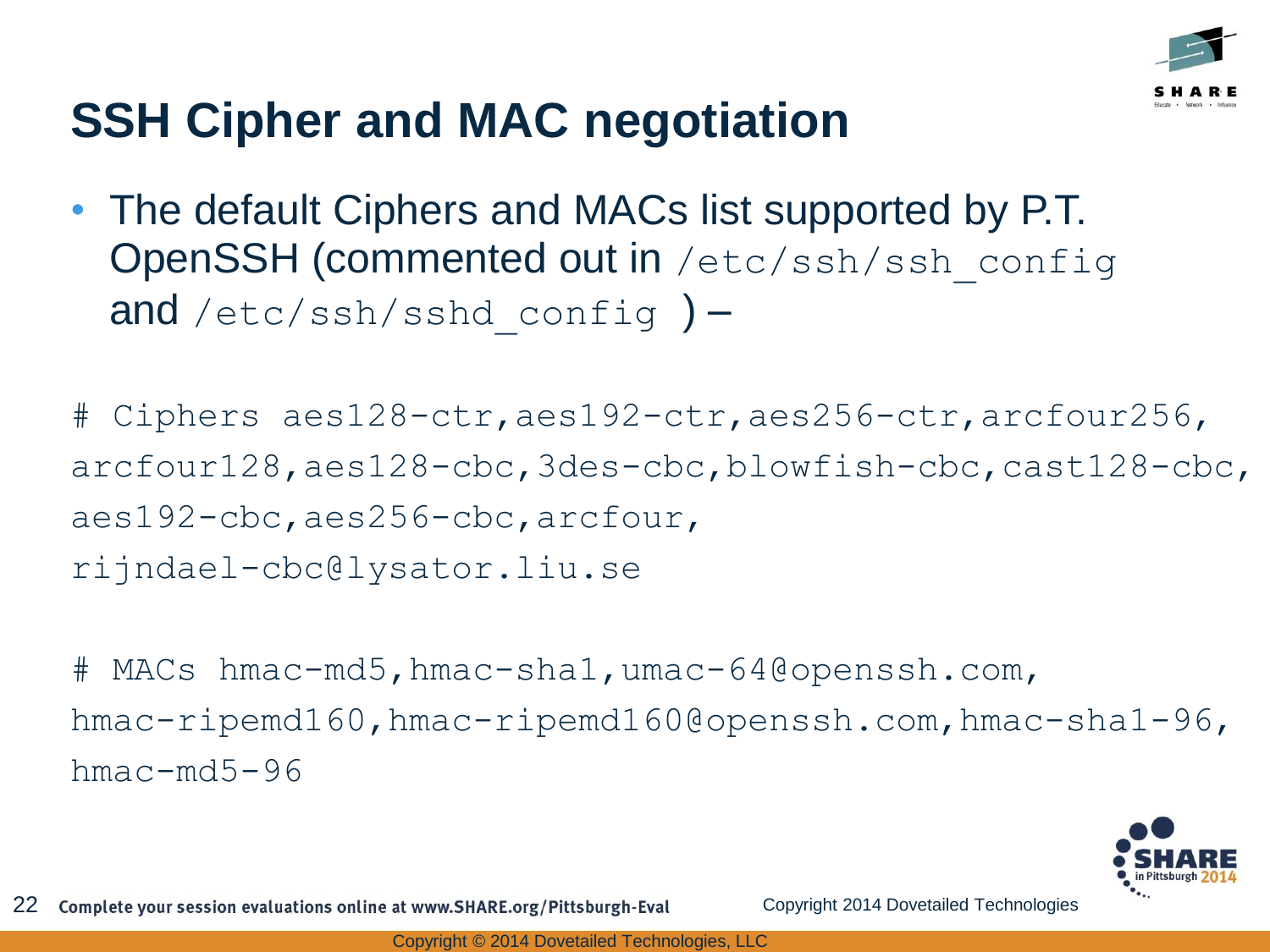

# **SSH Cipher and MAC negotiation (cont.)**

• The following Ciphers and MACs will be accelerated by ICSF and CPACF –

```
Ciphers aes128-cbc,aes192-cbc,aes256-cbc,3des-cbc
```

```
MACs hmac-sha1,hmac-sha1-96
```
*Note*: Some older z machines do not support aes-192 and aes-256 (see below).

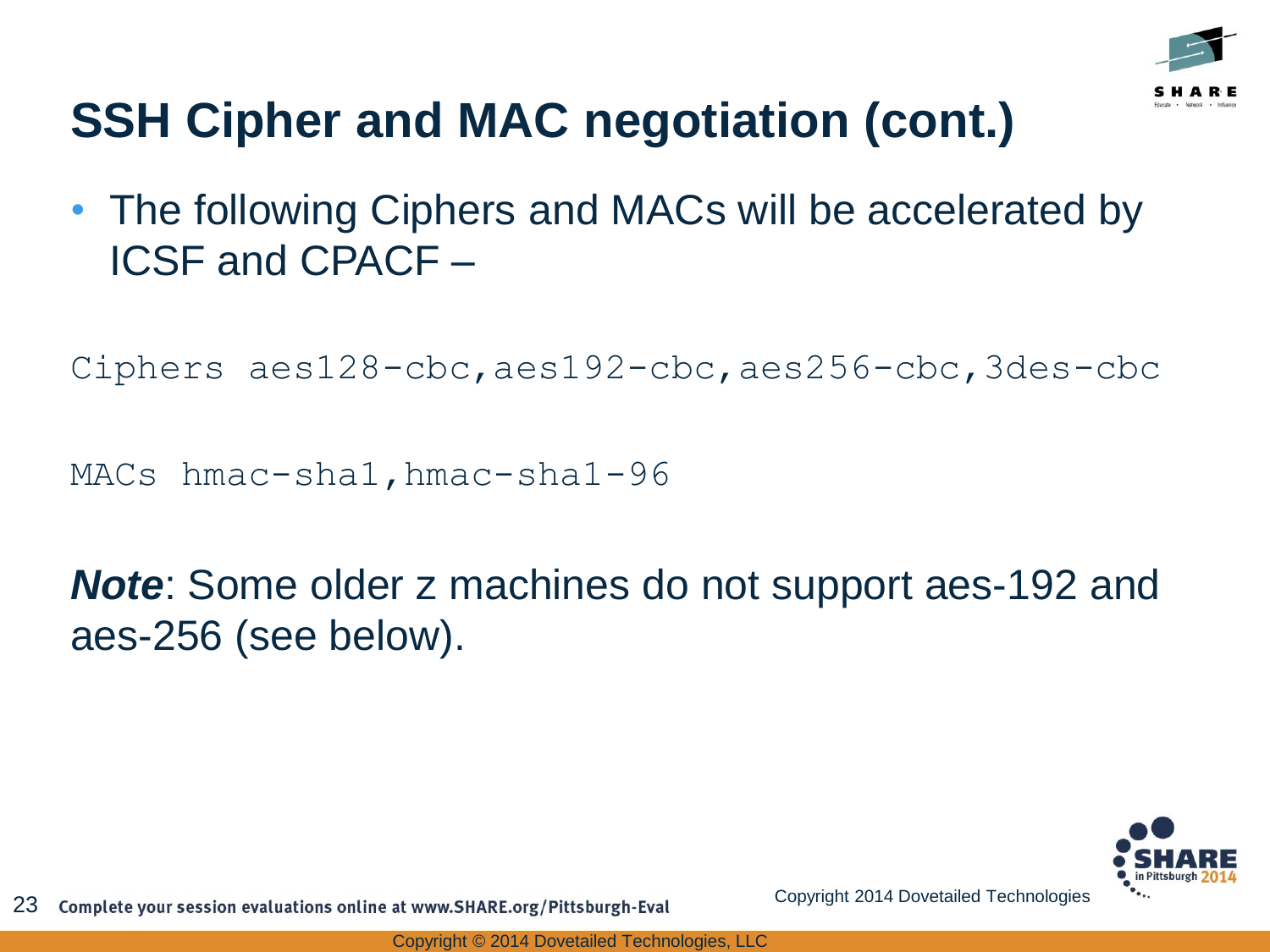

# **SSH Cipher and MAC negotiation (cont.)**

• SSH client and server *negotiate* which Cipher and MAC to use for the session.

#### • *RULE:*

Use the first algorithm in the client list that appears anywhere in the server list.

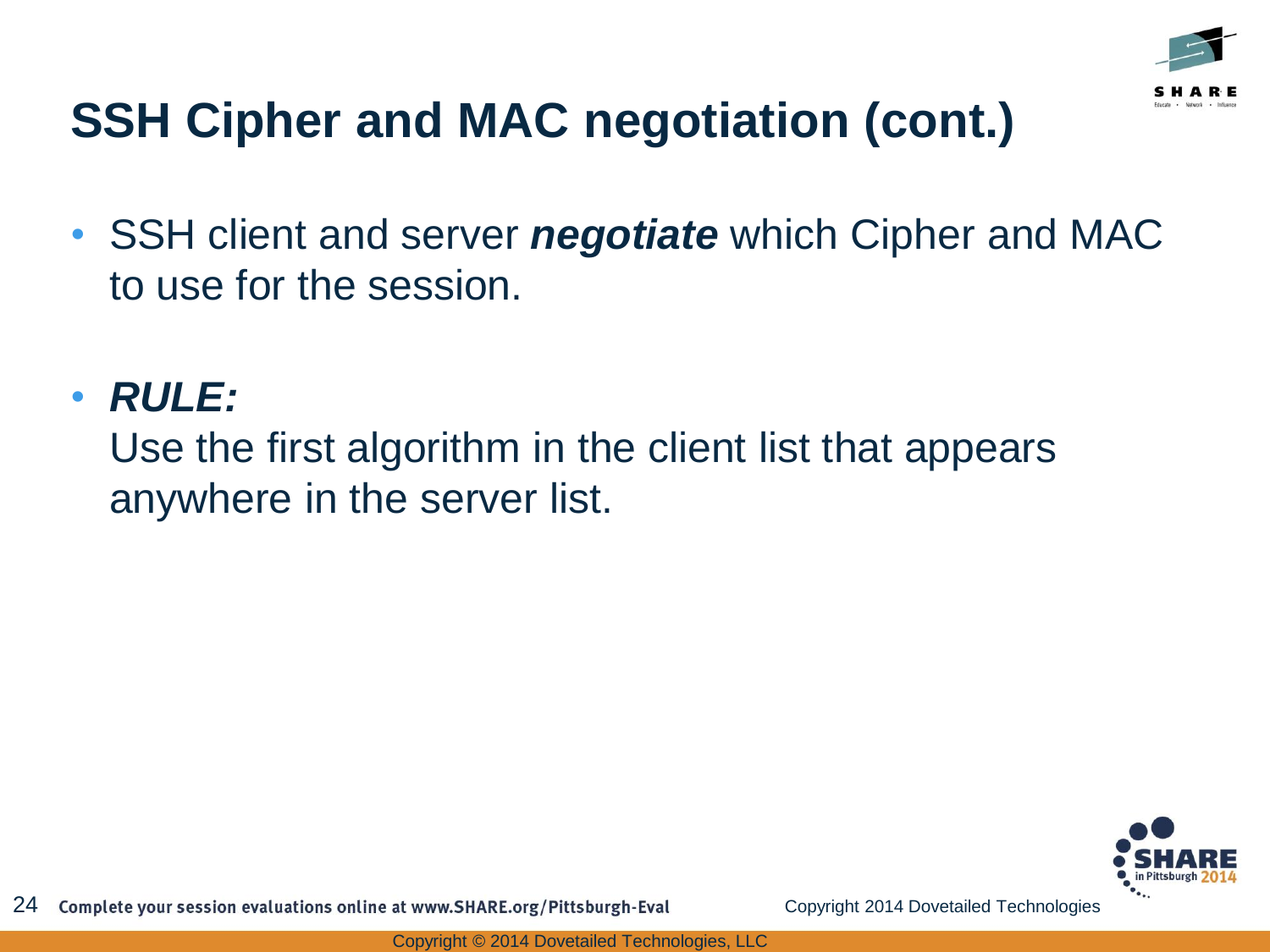

#### **Configure z/OS SSH** *client* **Ciphers and MACs**

- Update /etc/ssh/ssh\_config
- Strategy #1: Only support accelerated Ciphers. SHA-1 is fine for MACs.

Ciphers aes128-cbc,aes192-cbc,aes256-cbc,3des-cbc MACs hmac-sha1,hmac-sha1-96

• Strategy #2: Prefer accelerated Ciphers; fall back to all others. (move preferred to front of list) Ciphers aes128-cbc,aes192-cbc,aes256 cbc,3des-cbc*,<others from default list>* MACs hmac-sha1, hmac-sha1-96

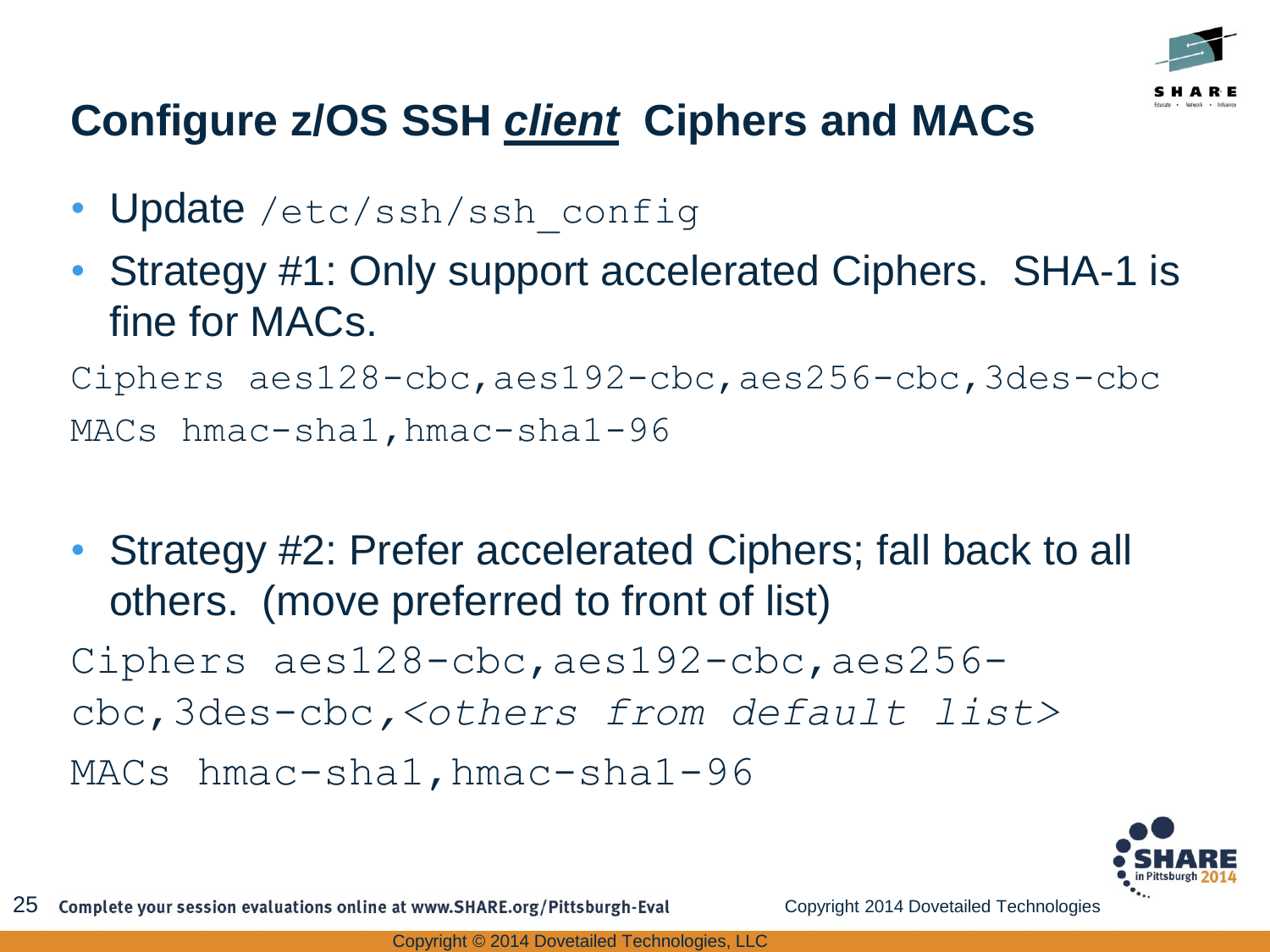

#### **Configure z/OS SSHD** *server* **Ciphers and MACs**

- Update /etc/ssh/sshd config
- Strategy #1: Only allow accelerated Ciphers; others will fail. SHA-1 is fine for MACs.

Ciphers aes128-cbc,aes192-cbc,aes256-cbc,3des-cbc MACs hmac-sha1,hmac-sha1-96

- Strategy #2: Allow any Cipher; coordinate with client to use an accelerated Cipher. SHA-1 is fine for MACs.
- # Ciphers <use default config>

MACs hmac-sha1, hmac-sha1-96

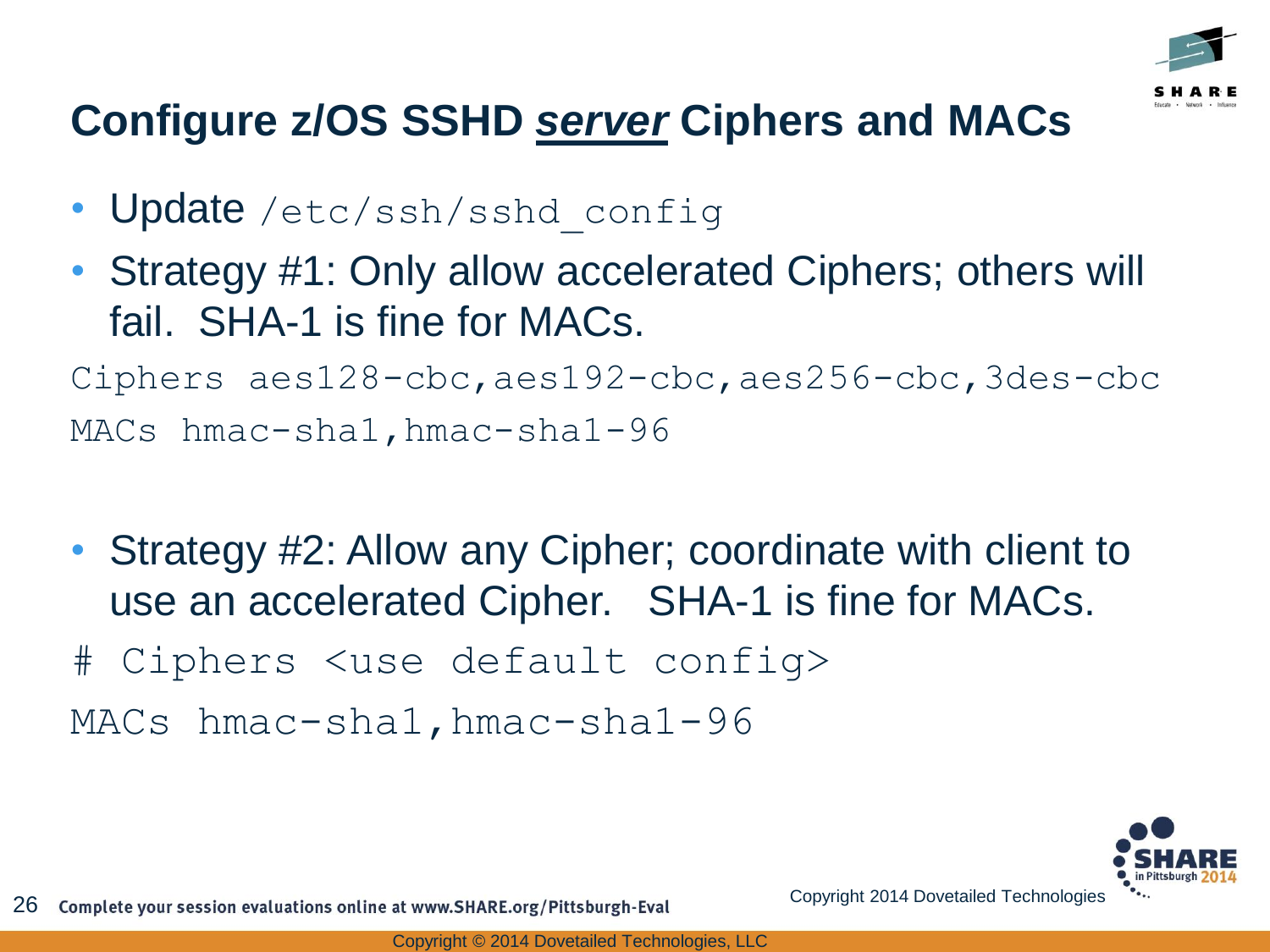

# **Verify ICSF setup**

• Login remotely to an z/OS ssh shell session so that we can use the ssh client (which is not allowed under TSO OMVS)

|                |                            |                    | zos\$ ssh -vvv myuser@127.0.0.1 |            |
|----------------|----------------------------|--------------------|---------------------------------|------------|
|                |                            |                    |                                 |            |
| debug2:        | $\qquad \qquad - \qquad -$ | ------------------ |                                 |            |
| debug2: CRYPTO |                            | SIZE               | KEY                             | SOURCE     |
| debug2:        |                            |                    |                                 |            |
| debug2: AES    |                            | 256                | SECURE                          | COP        |
| debug2: AES    |                            | 256                | <b>SECURE</b>                   | <b>CPU</b> |
| debug2: DES    |                            | 56                 | <b>SECURE</b>                   | COP        |
| debug2: DES    |                            | 56                 | <b>SECURE</b>                   | CPU        |



27 Complete your session evaluations online at www.SHARE.org/Pittsburgh-Eval Copyright 2014 Dovetailed Technologies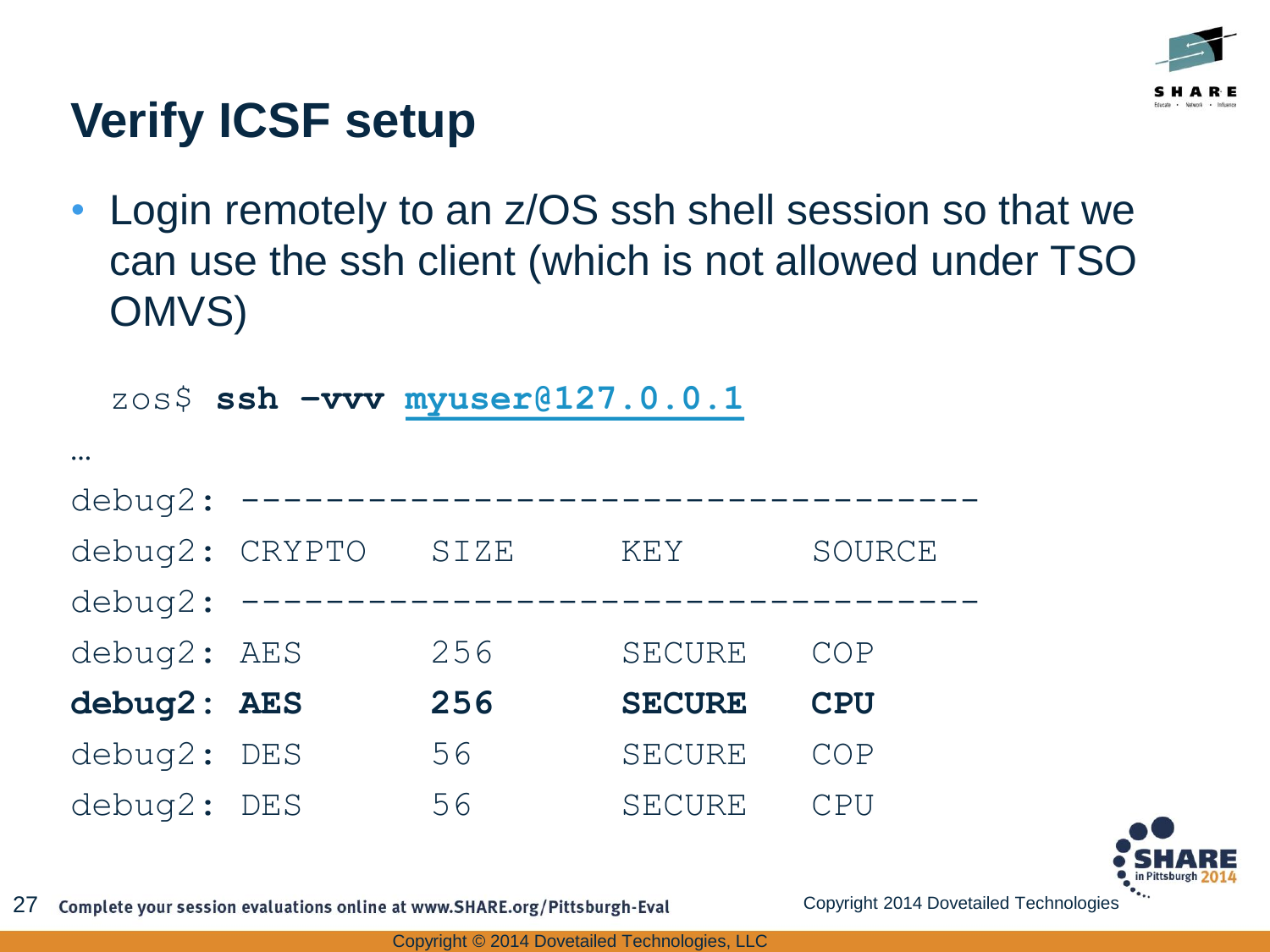

…

| Debug2: TDES  | 168 | <b>SECURE</b> | <b>CPU</b> |
|---------------|-----|---------------|------------|
| debug2: TDES  | 168 | <b>SECURE</b> | COP        |
| debug2: SHA-1 | 160 | <b>NA</b>     | <b>CPU</b> |
| debug2: MD5   | 128 | NA.           | SW         |
|               |     |               |            |

*Note:* SOURCE=CPU means CPACF, which is what ICSF uses for SSH Cipher and MAC acceleration.

**Note:** The strength/size is the largest bit length supported by the facility. In the display above, AES-128, AES-192, and AES-256 are supported via ICSF with CPACF.

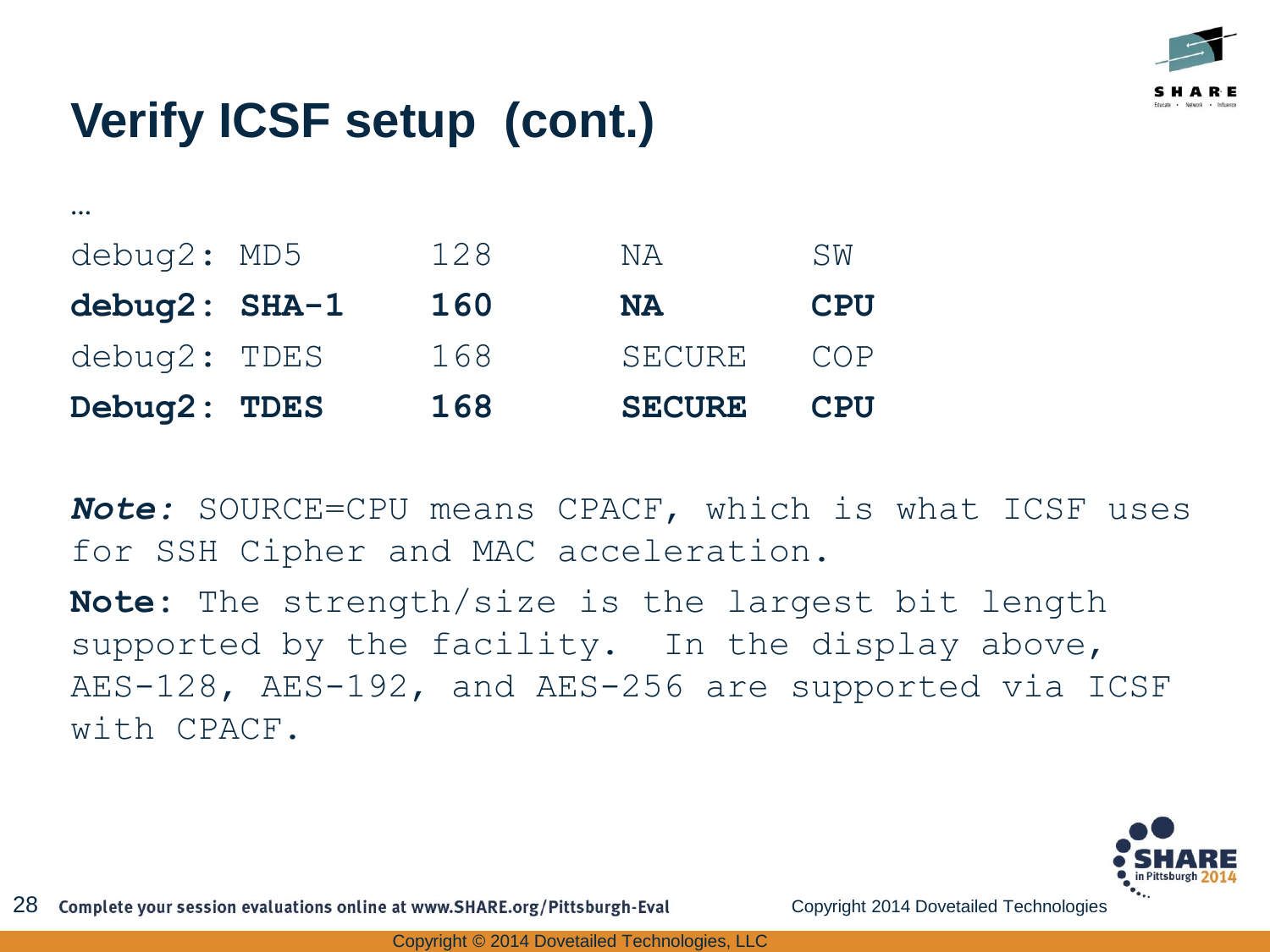

… debug3: RNG is ready, skipping seeding

*Note:* This message implies that /dev/random was used for initializing random numbers.

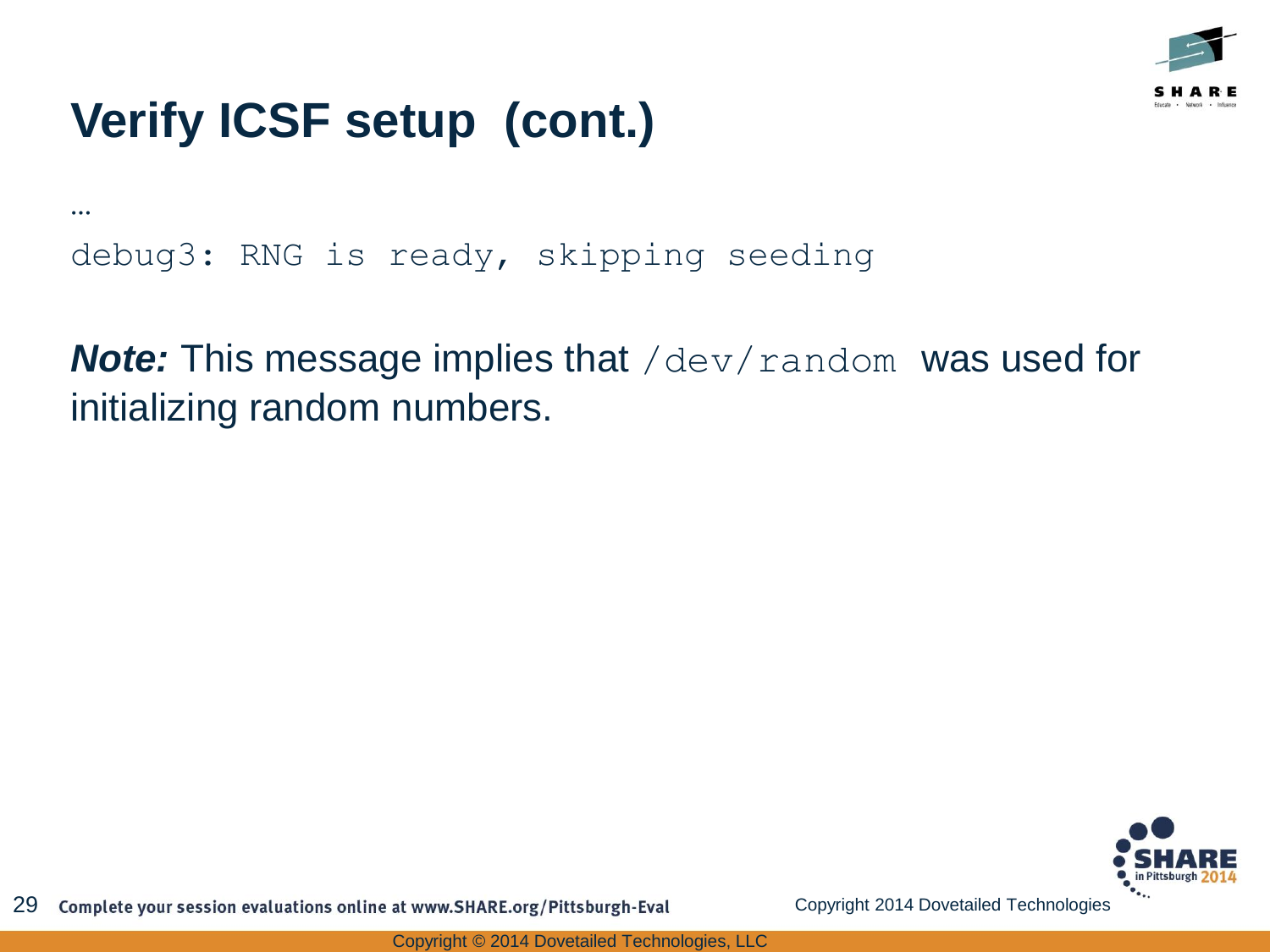

```
…
debug1: mac setup by id: hmac-sha1 from source ICSF
debug2: mac setup: found hmac-sha1
debug1: zsshIcsfMacInit (402): CSFPTRC successful: 
return code = 0, reason code = 0, handle = 'SYSTOK-
SESSION-ONLY 00000000S '
```
*Note:* These messages indicate that ICSF was used for MAC hmac-sha1

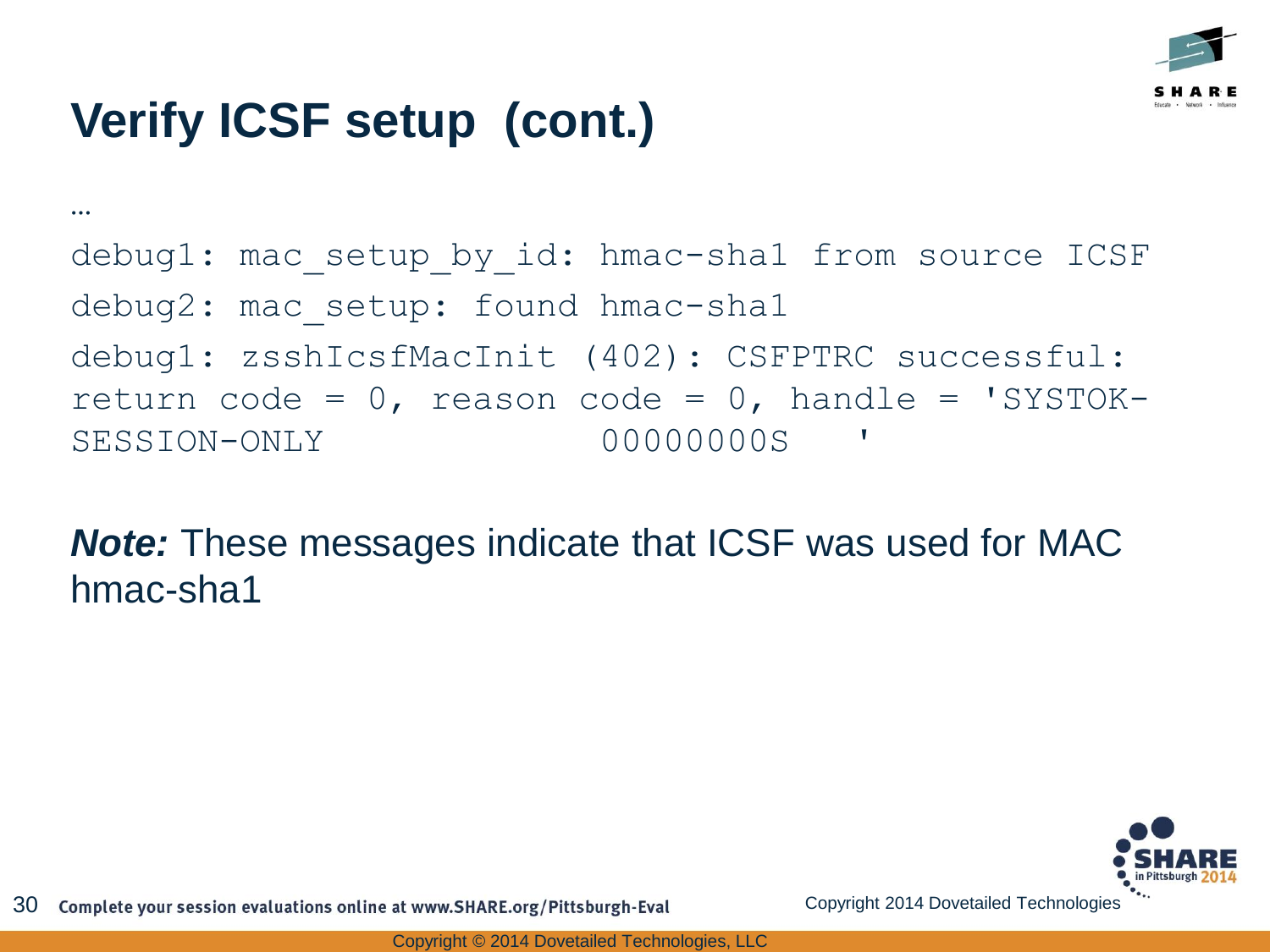

…

debug1: cipher init: aes128-cbc from source ICSF debug1: zsshIcsfCipherInit (930): CSFPTRC successful: return code =  $0$ , reason code =  $0$ , handle = 'SYSTOK-SESSION-ONLY 00000001S '

*Note:* These messages indicate that ICSF was used for Cipher aes128-cbc

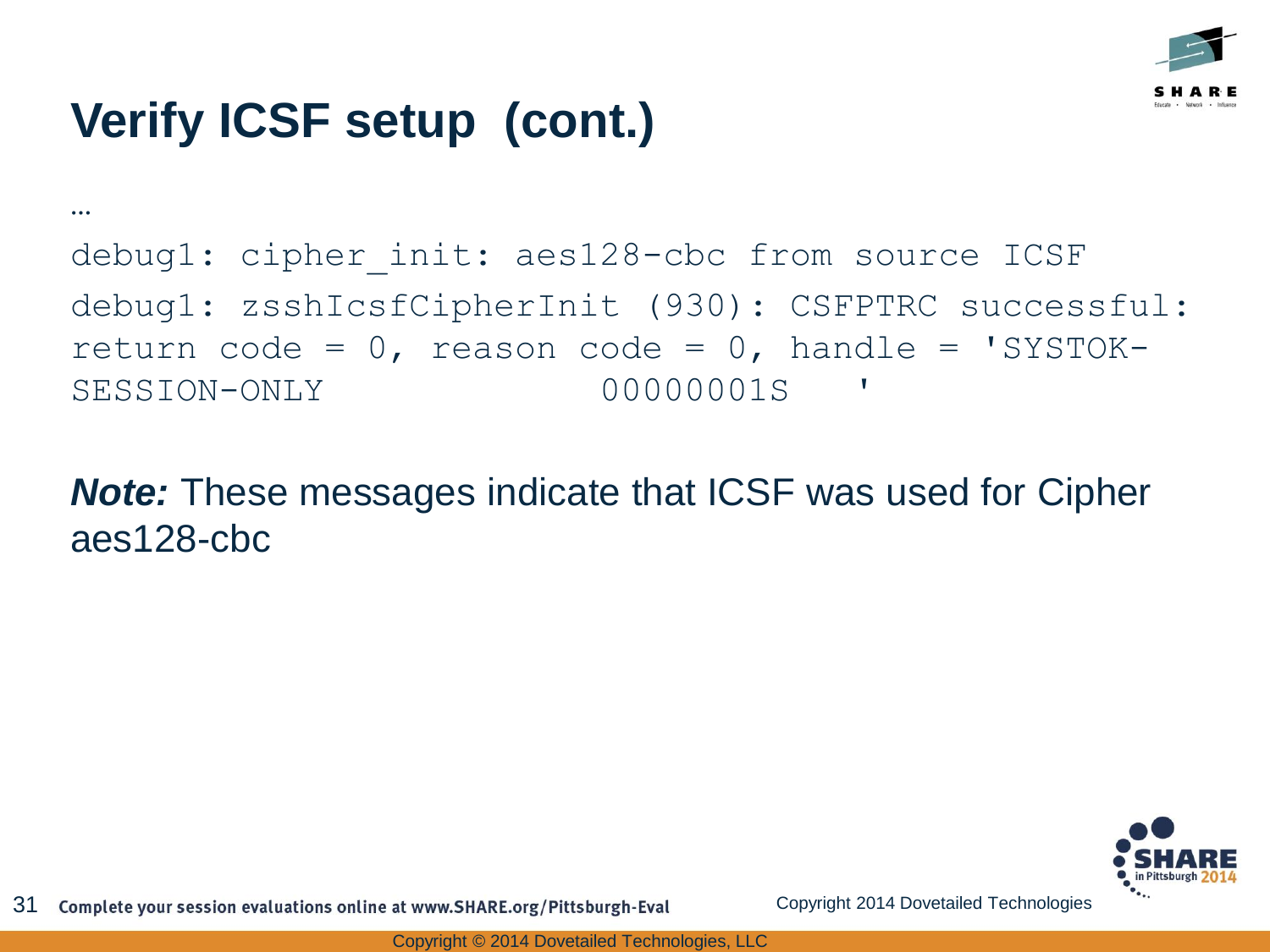

#### **Measuring resource consumption**

- With cozsftp client, COZ\_LOG=D will print ssh CPU time
	- -- oMACsSource=OpenSSL -oCiphersSource=OpenSSL can be used to disable ICSF for a single client session
- (harder): look at SMF30 completion records Client:
	- AS #1: (JES init) + COZBATCH + Co:Z SFTP
	- AS #2: (OMVS) /bin/ssh

Server:

- AS #1: (OMVS) sshd process for the session
- AS #2: (OMVS) /bin/sh -c sftp-server.sh
- AS #3: (OMVS) sftp-server (P.T. or Co:Z version)

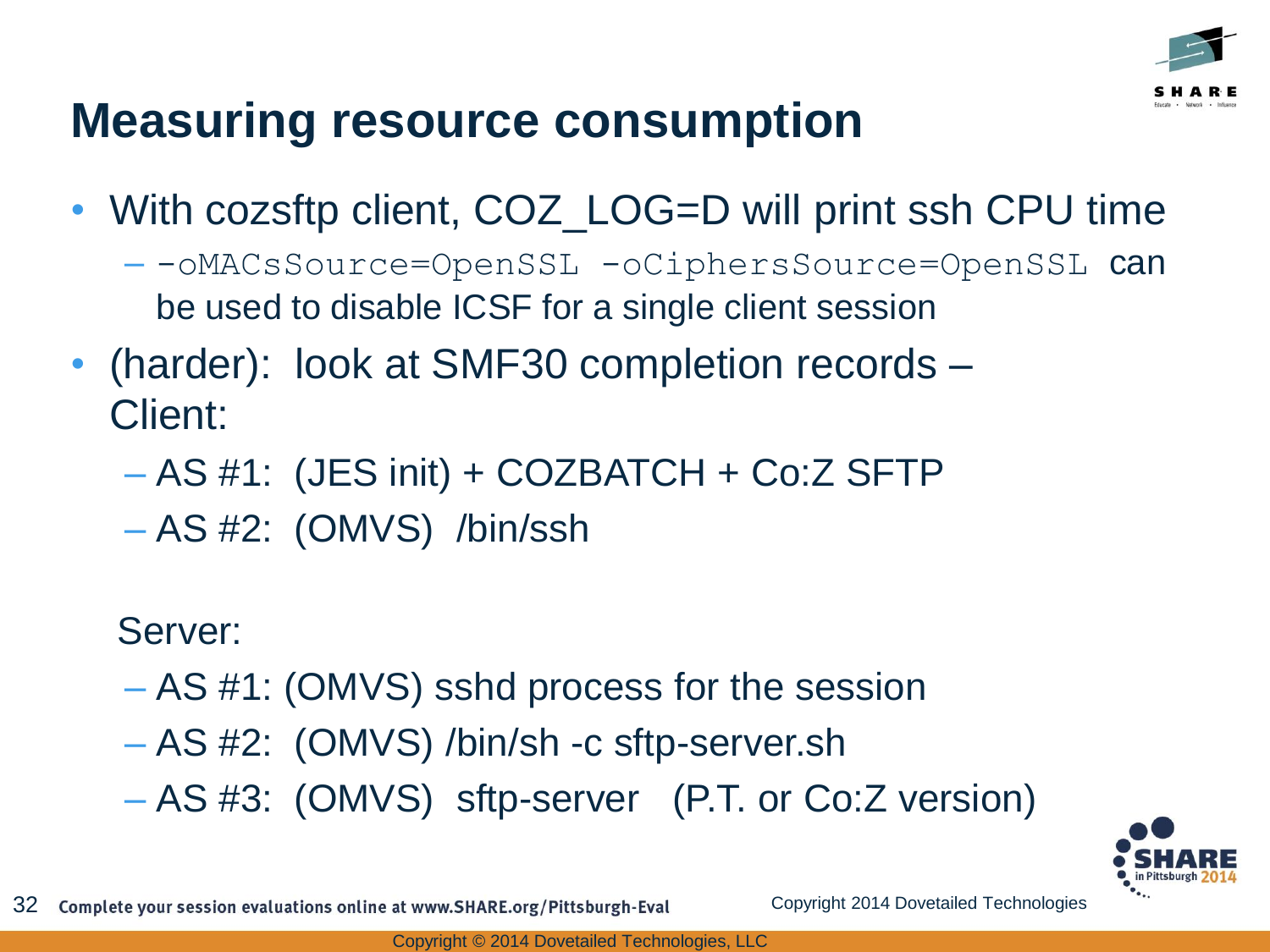

#### **Using Co:Z SFTP client with IBM Ported Tools OpenSSH**

• Simply invoke the "cozsftp" command instead of "sftp":



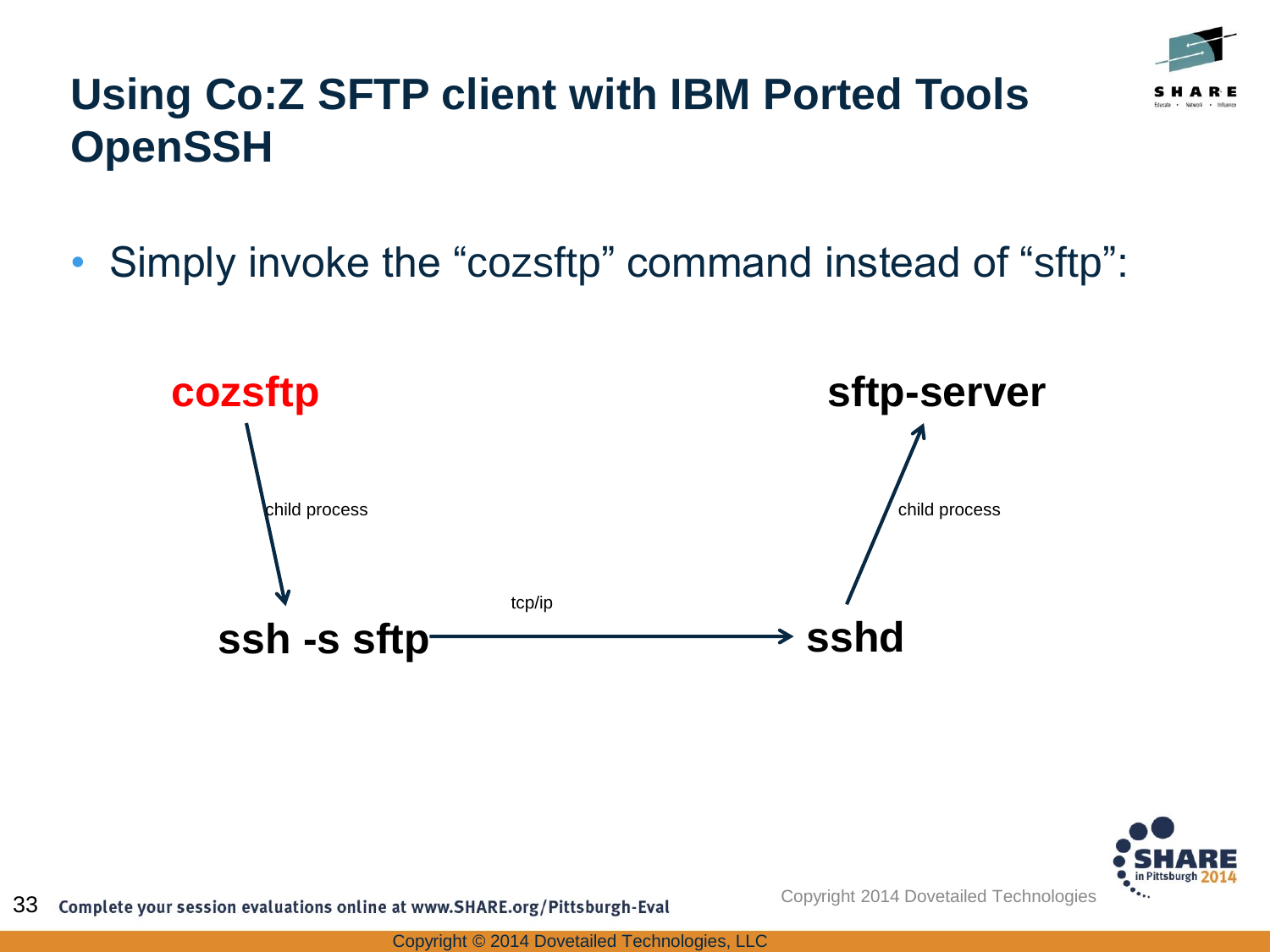

#### **Using Co:Z SFTP server with IBM Ported Tools SSHD**

• Update /etc/ssh/sshd\_config #Subsystem sftp /usr/lib/ssh/sftp-server Subsystem sftp /u/vendor/coz/bin/sftp-server.sh

The Co:Z supplied sftp-server.sh shell script will by default still invoke the IBM sftp-server unless user has a Co:Z SFTP server profile. Sites can make Co:Z SFTP the default via this change:

# file: /etc/ssh/sftp-server.rc … USE\_COZ\_SFTP=true